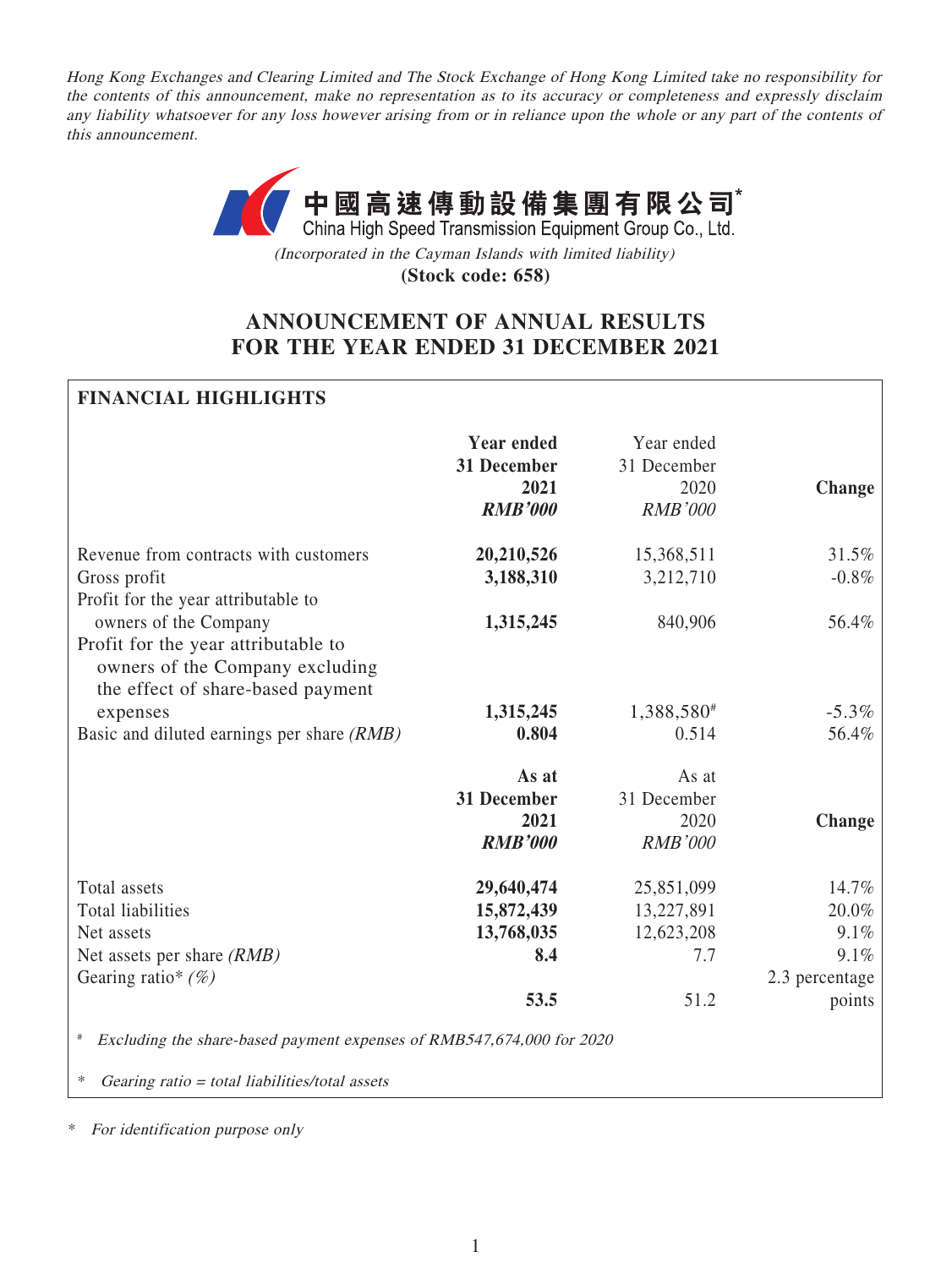The board (the "**Board**") of directors (the "**Director(s)**") of China High Speed Transmission Equipment Group Co., Ltd. (the "**Company**") is pleased to announce the consolidated annual results of the Company and its subsidiaries (the "**Group**") for the year ended 31 December 2021 (the "**Year**") together with comparative figures for the year ended 31 December 2020 as follows. The consolidated annual results have been reviewed by the Company's audit committee.

#### **CONSOLIDATED INCOME STATEMENT**

For the year ended 31 December 2021

|                                                             |                | <b>Year ended 31 December</b> |                |
|-------------------------------------------------------------|----------------|-------------------------------|----------------|
|                                                             |                | 2021                          | 2020           |
|                                                             | <b>Note</b>    | <b>RMB'000</b>                | <b>RMB'000</b> |
| Revenue from contracts with customers                       | $\mathfrak{Z}$ | 20,210,526                    | 15,368,511     |
| Cost of sales                                               |                | (17, 022, 216)                | (12, 155, 801) |
| <b>Gross profit</b>                                         |                | 3,188,310                     | 3,212,710      |
| Selling and distribution expenses                           |                | (430, 244)                    | (381, 553)     |
| Administrative expenses                                     |                | (480, 059)                    | (510, 225)     |
| Research and development costs                              |                | (667, 782)                    | (512, 737)     |
| Share-based payment expenses                                |                |                               | (547, 674)     |
| Net impairment losses reversed/(recognised) on financial    |                |                               |                |
| assets                                                      |                | 42,823                        | (39, 777)      |
| Other income                                                | $\overline{A}$ | 306,450                       | 332,593        |
| Other losses - net                                          | 5              | (132, 832)                    | (164, 618)     |
| <b>Operating profit</b>                                     |                | 1,826,666                     | 1,388,719      |
| Finance income                                              | $\mathcal I$   | 68,959                        | 75,587         |
| Finance costs                                               | $\overline{7}$ | (233, 498)                    | (282, 866)     |
| Finance costs - net                                         |                | (164, 539)                    | (207, 279)     |
| Share of results of associates and joint ventures accounted |                |                               |                |
| for using the equity method                                 |                | (30, 453)                     | (3, 384)       |
| Profit before income tax                                    |                | 1,631,674                     | 1,178,056      |
| Income tax expenses                                         | 8              | (234, 814)                    | (327,000)      |
| Profit for the year                                         |                | 1,396,860                     | 851,056        |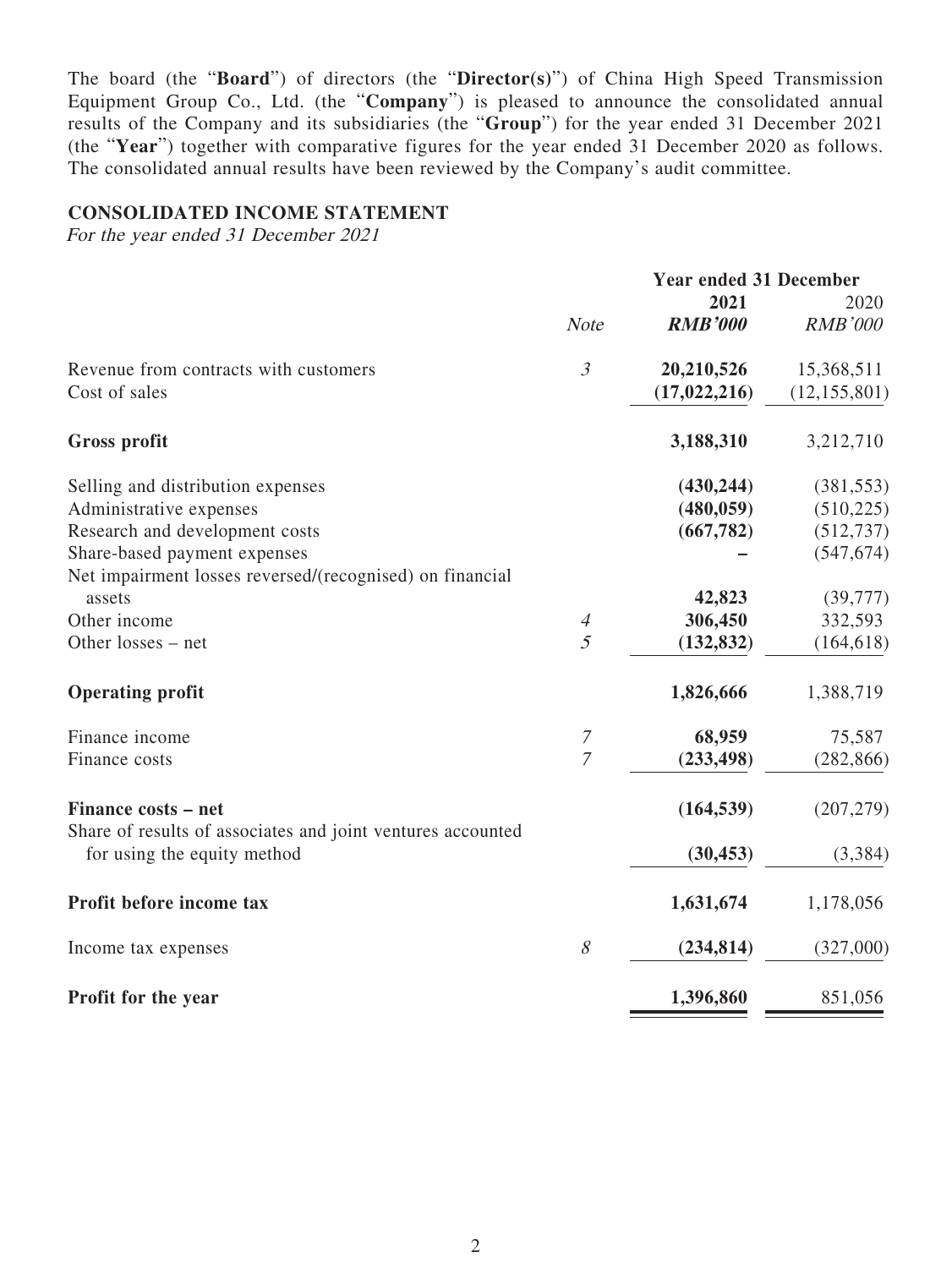| 2021<br><b>RMB'000</b><br><b>RMB'000</b><br><b>Note</b><br><b>Profit attributable to:</b><br>1,315,245<br>840,906<br>- Owners of the Company<br>81,615<br>- Non-controlling interests | <b>Year ended 31 December</b> |
|---------------------------------------------------------------------------------------------------------------------------------------------------------------------------------------|-------------------------------|
|                                                                                                                                                                                       | 2020                          |
|                                                                                                                                                                                       |                               |
|                                                                                                                                                                                       |                               |
|                                                                                                                                                                                       |                               |
|                                                                                                                                                                                       | 10,150                        |
| 1,396,860<br>851,056                                                                                                                                                                  |                               |
| Earnings per share for profit attributable to owners<br>of the Company (expressed in RMB)                                                                                             |                               |
| 9<br>0.804<br>Basic and diluted earnings per share                                                                                                                                    | 0.514                         |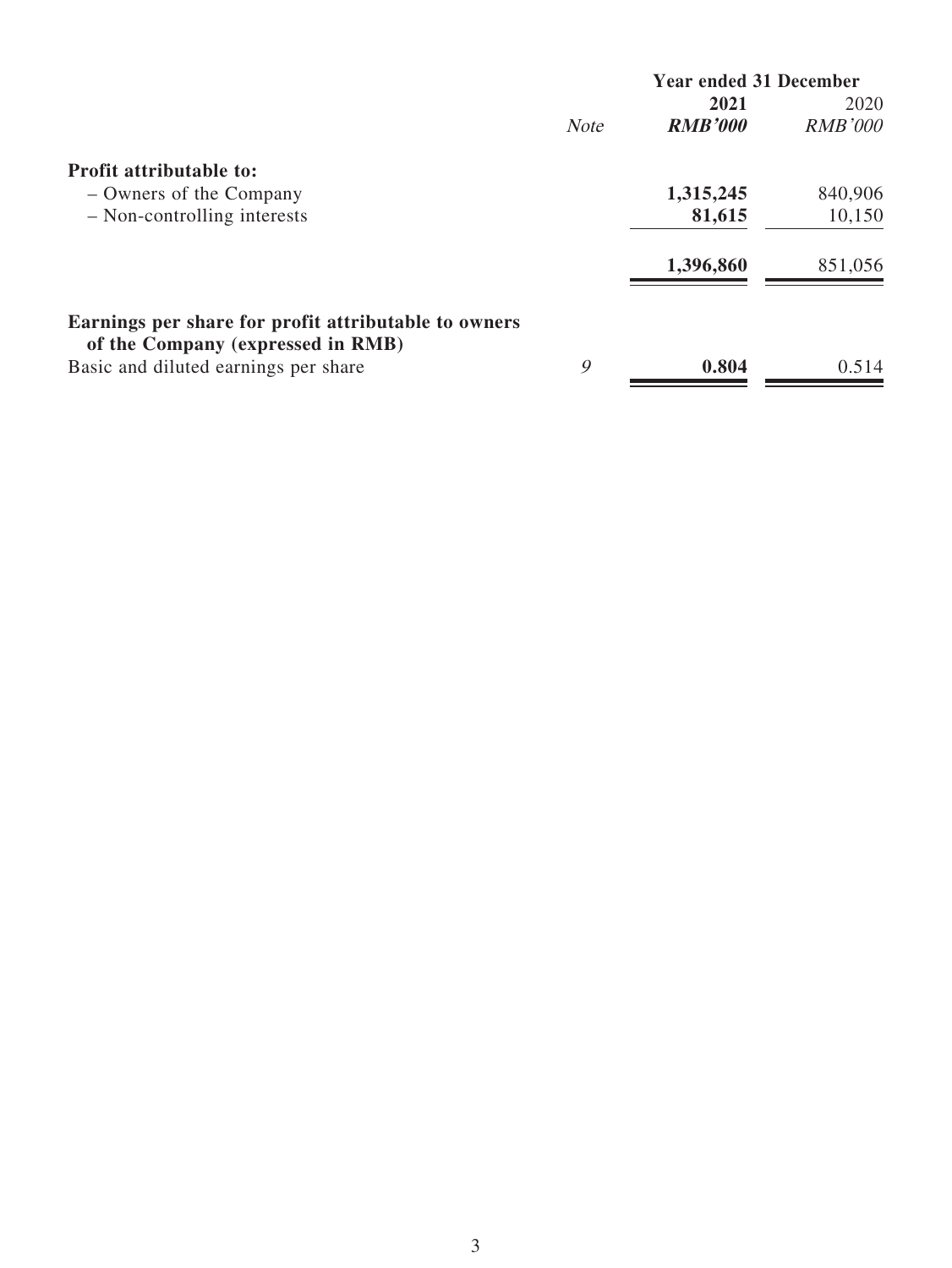# **CONSOLIDATED STATEMENT OF COMPREHENSIVE INCOME**

For the year ended 31 December 2021

|                                                                                                                                                        |             | <b>Year ended 31 December</b> |                |
|--------------------------------------------------------------------------------------------------------------------------------------------------------|-------------|-------------------------------|----------------|
|                                                                                                                                                        |             | 2021                          | 2020           |
|                                                                                                                                                        | <b>Note</b> | <b>RMB'000</b>                | <b>RMB'000</b> |
| Profit for the year                                                                                                                                    |             | 1,396,860                     | 851,056        |
| Other comprehensive (loss)/income for the year:<br>Items that may be reclassified to profit or loss<br>- Changes in the fair value of debt investments |             |                               |                |
| at fair value through other comprehensive income                                                                                                       |             | (6, 552)                      | 5,161          |
| - Exchange differences on translation of foreign operations                                                                                            |             | (6, 892)                      | (21,265)       |
| - Income tax relating to these items                                                                                                                   |             | 933                           | (3,661)        |
|                                                                                                                                                        |             | (12, 511)                     | (19,765)       |
| Items that will not be reclassified to profit or loss<br>- Changes in the fair value of equity investments                                             |             |                               |                |
| at fair value through other comprehensive income                                                                                                       |             | (163,317)                     | 210,806        |
| - Income tax relating to these items                                                                                                                   |             | 43,795                        | (48, 227)      |
|                                                                                                                                                        |             | (119, 522)                    | 162,579        |
| Other comprehensive (loss)/income for the year, net of tax                                                                                             |             | (132, 033)                    | 142,814        |
| Total comprehensive income for the year                                                                                                                |             | 1,264,827                     | 993,870        |
| Total comprehensive income for the year attributable to:                                                                                               |             |                               |                |
| - Owners of the Company                                                                                                                                |             | 1,183,861                     | 983,720        |
| - Non-controlling interests                                                                                                                            |             | 80,966                        | 10,150         |
|                                                                                                                                                        |             |                               |                |
|                                                                                                                                                        |             | 1,264,827                     | 993,870        |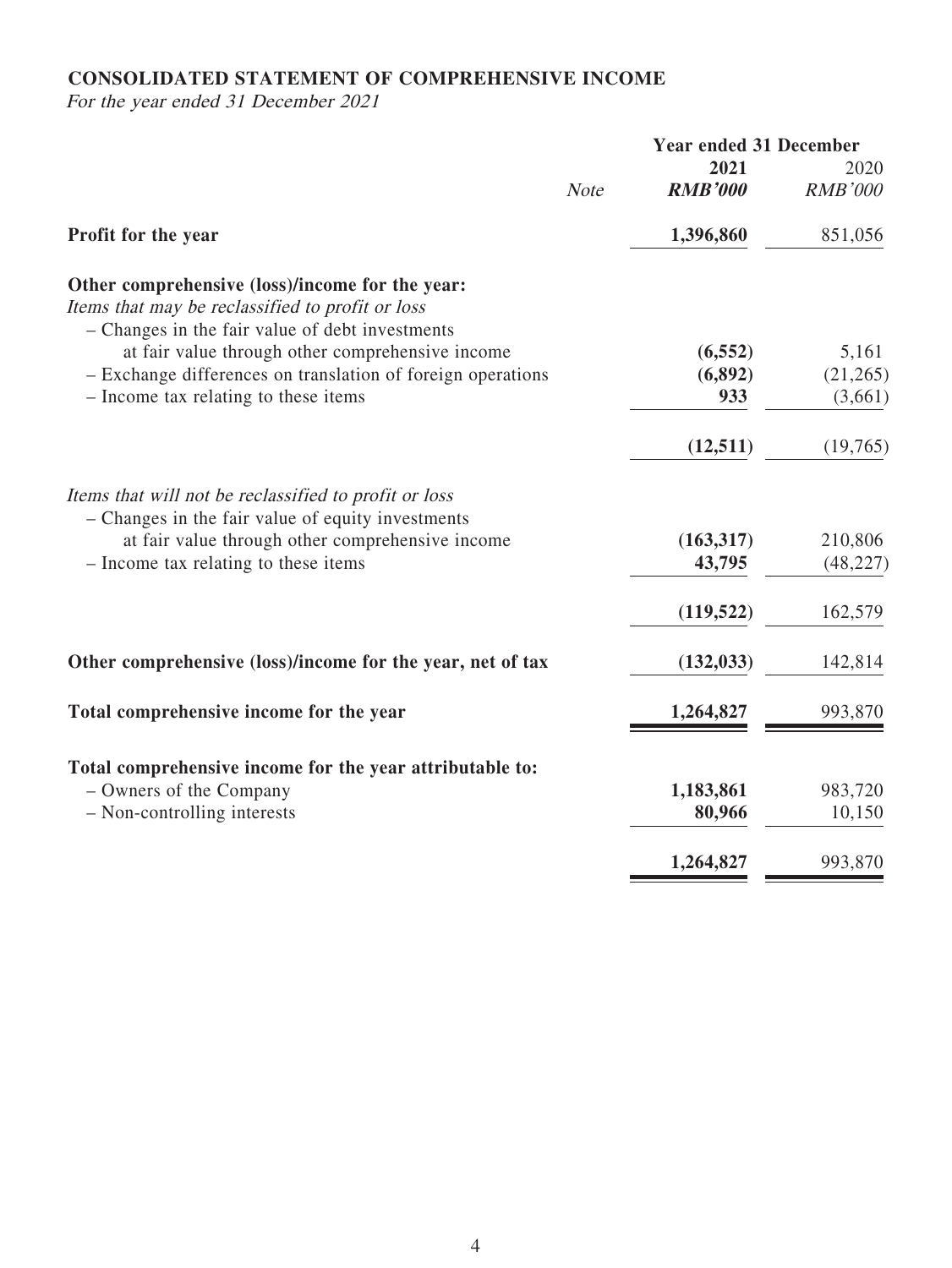# **CONSOLIDATED STATEMENT OF FINANCIAL POSITION**

As at 31 December 2021

|                                                       |             | As at 31 December |                |
|-------------------------------------------------------|-------------|-------------------|----------------|
|                                                       |             | 2021              | 2020           |
|                                                       | <b>Note</b> | <b>RMB'000</b>    | <b>RMB'000</b> |
| <b>Non-current assets</b>                             |             |                   |                |
| Property, plant and equipment                         |             | 4,520,281         | 3,832,318      |
| Right-of-use assets                                   |             | 672,705           | 646,930        |
| Goodwill                                              |             | 26,414            | 26,414         |
| Investments accounted for using the equity method     |             | 223,783           | 346,220        |
| Financial assets at fair value through                |             |                   |                |
| other comprehensive income ("FVOCI")                  |             | 2,016,947         | 2,480,576      |
| Financial assets at fair value through                |             |                   |                |
| profit or loss ("FVPL")                               |             | 363,800           | 340,000        |
| Other financial assets at amortised cost              |             | 608,921           | 576,421        |
| Deposits for land leases                              |             | 5,890             | 5,890          |
| Deferred tax assets                                   |             | 378,938           | 258,122        |
|                                                       |             | 8,817,679         | 8,512,891      |
| <b>Current assets</b>                                 |             |                   |                |
| Inventories                                           |             | 5,206,919         | 3,703,960      |
| Trade receivables                                     | 11          | 4,433,827         | 3,100,118      |
| Other receivables                                     | 11          | 993,556           | 1,642,832      |
| Prepayments                                           |             | 1,327,042         | 1,115,896      |
| Financial assets at fair value through                |             |                   |                |
| other comprehensive income                            |             | 3,262,355         | 3,422,363      |
| Financial assets at fair value through profit or loss |             | 411,578           | 515,126        |
| Income tax prepaid                                    |             | 5,875             | 355            |
| Pledged bank deposits                                 |             | 1,897,477         | 1,653,224      |
| Cash and cash equivalents                             |             | 3,284,166         | 2,184,334      |
|                                                       |             | 20,822,795        | 17,338,208     |
|                                                       |             |                   |                |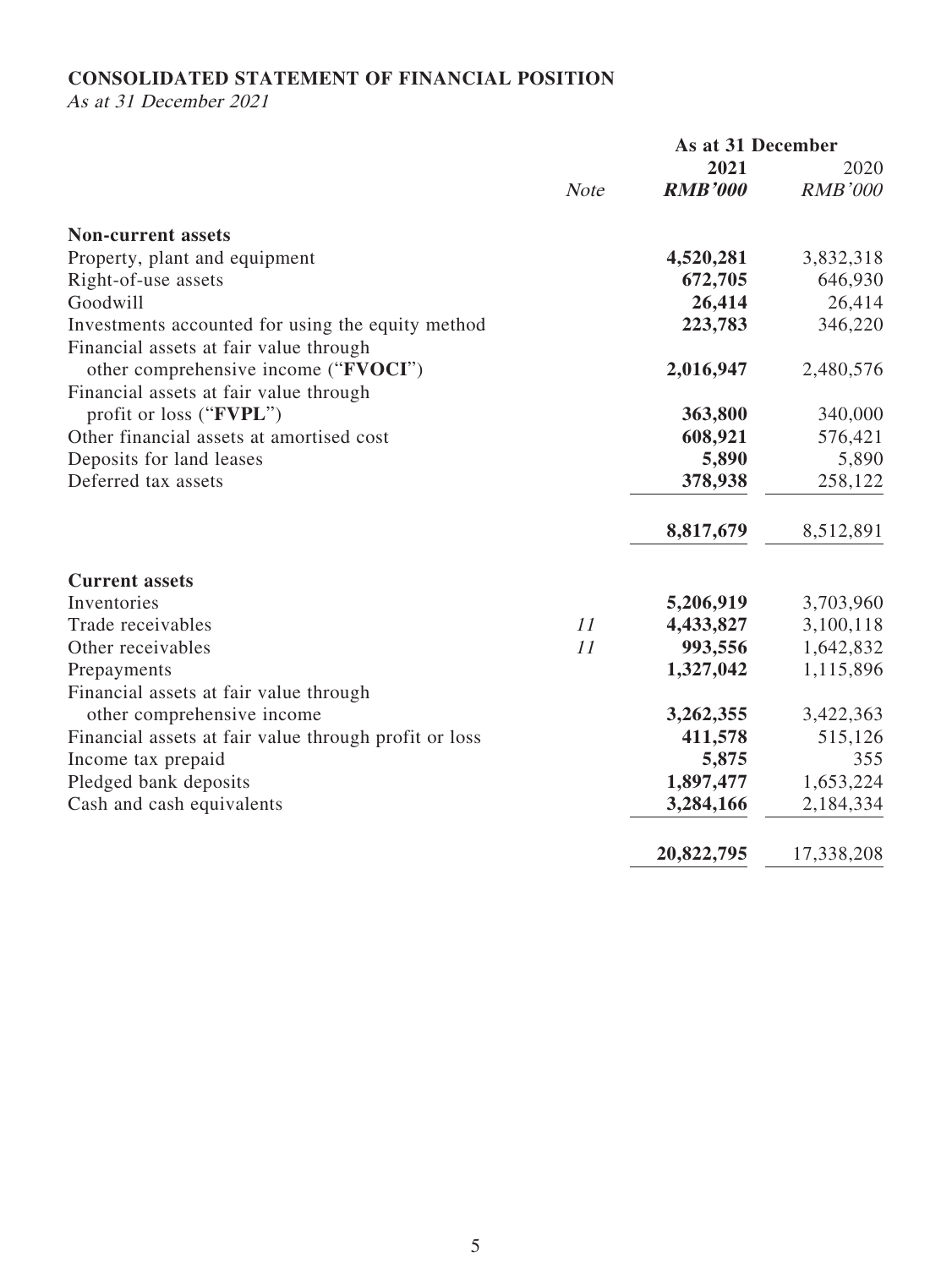|                                              | As at 31 December |                |                |
|----------------------------------------------|-------------------|----------------|----------------|
|                                              |                   | 2021           | 2020           |
|                                              | <b>Note</b>       | <b>RMB'000</b> | <b>RMB'000</b> |
| <b>Current liabilities</b>                   |                   |                |                |
| Trade payables                               | 12                | 2,764,313      | 3,114,085      |
| Bills payable                                | 12                | 3,833,491      | 3,250,469      |
| Other payables                               | 12                | 2,189,571      | 767,311        |
| <b>Contract liabilities</b>                  |                   | 824,532        | 2,203,973      |
| <b>Borrowings</b>                            | 13                | 3,998,099      | 2,378,970      |
| Deferred income                              |                   | 12,484         | 19,654         |
| Income tax payable                           |                   | 235,863        | 231,952        |
| Warranty provision                           |                   | 863,250        | 578,595        |
|                                              |                   | 14,721,603     | 12,545,009     |
| Net current assets                           |                   | 6,101,192      | 4,793,199      |
| <b>Total assets less current liabilities</b> |                   | 14,918,871     | 13,306,090     |
| <b>Non-current liabilities</b>               |                   |                |                |
| Deferred income                              |                   | 200,477        | 177,551        |
| Warranty provision                           |                   | 848,784        | 372,480        |
| Deferred tax liabilities                     |                   | 101,575        | 132,851        |
|                                              |                   | 1,150,836      | 682,882        |
| <b>Net assets</b>                            |                   | 13,768,035     | 12,623,208     |
|                                              |                   |                |                |
| <b>Capital and reserves</b>                  |                   |                |                |
| Share capital                                |                   | 119,218        | 119,218        |
| Reserves                                     |                   | 13,279,977     | 12,096,116     |
| Equity attributable to owners of the Company |                   | 13,399,195     | 12,215,334     |
| <b>Non-controlling interests</b>             |                   | 368,840        | 407,874        |
| <b>Total equity</b>                          |                   | 13,768,035     | 12,623,208     |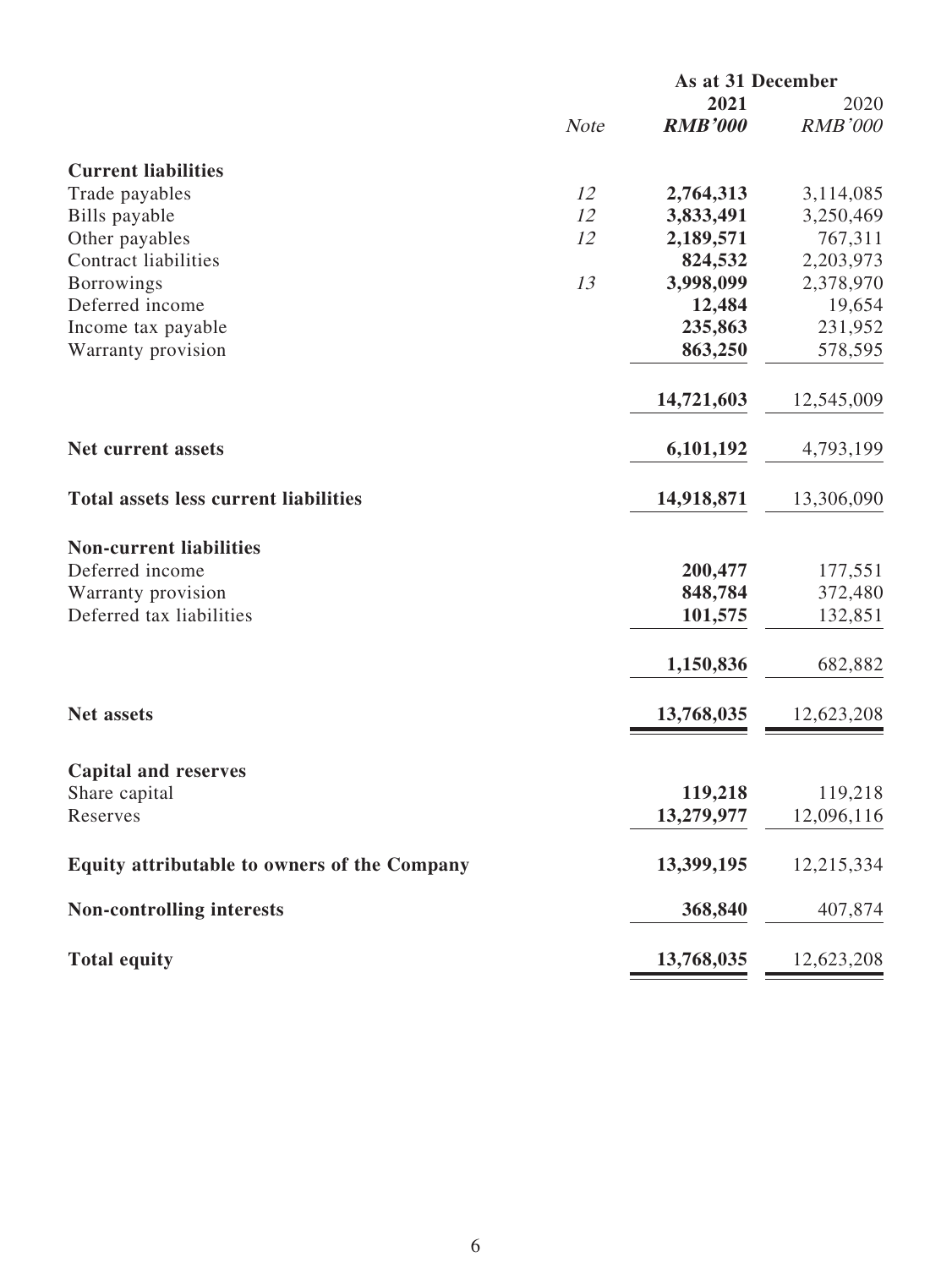## **NOTES**

#### **1. GENERAL**

The Company is a limited liability company incorporated in the Cayman Islands as an exempted company on 22 March 2005 and its shares are listed on The Stock Exchange of Hong Kong Limited (the "Hong Kong Stock Exchange") with effect from 4 July 2007.

#### **2. BASIS OF PREPARATION**

The consolidated financial statements of the Group have been prepared in accordance with International Financial Reporting Standards ("IFRSs") issued by the International Accounting Standards Board ("IASB"). In addition, the consolidated financial statements include applicable disclosures required by the Rules Governing the Listing of Securities on Hong Kong Stock Exchange ("Listing Rules") and the disclosure requirements of Hong Kong Companies Ordinance. The consolidated financial statements have been prepared under the historical cost convention, as modified by the revaluation of certain financial assets and financial liabilities which are carried at fair value.

#### **(a) New and amended standards adopted by the Group**

#### **Amendments to IFRS 9, IAS 39, IFRS 7, IFRS 4 and IFRS 16 "Interest Rate Benchmark Reform – Phase 2"**

In the current year, the Group has applied Amendments to IFRS 9, IAS 39, IFRS 7, IFRS 4 and IFRS 16 "Interest Rate Benchmark Reform – Phase 2" (the "Amendments") issued by the IASB, for the first time, which are mandatorily effective for the annual period beginning on or after 1 January 2021.

The Amendments provide practical expedients to address issues that might affect financial reporting during the reform of an interest rate benchmark, including the effects of changes in the basis for determining the contractual cash flows and hedge accounting as a result of interest rate benchmark reform. The Amendments also set out the disclosure requirements.

The Amendments had no material impact on the Group's financial positions and performance for the current and prior year and/or on the disclosures set out in these consolidated financial statements.

#### **(b) New standards and interpretations not yet adopted**

Certain new accounting standards and interpretations listed below have been published that are not mandatory to be adopted for 31 December 2021 reporting periods and have not been early adopted by the Group. These standards and amendments are either currently not relevant to the Group or had no material impact on the Group's consolidated financial statements.

- Amendments to IFRS 16, 'COVID-19-Related Rent Concessions beyond 30 June 2021', effective for the accounting period beginning on or after 1 April 2021
- Amendments to IFRS 3, 'Reference to the Conceptual Framework', effective for the accounting period beginning on or after 1 January 2022
- Amendments to IAS 16, 'Property, Plant and Equipment: Proceeds before Intended Use', effective for the accounting period beginning on or after 1 January 2022
- Amendments to IAS 37, 'Onerous Contracts Cost of Fulfilling a Contract', effective for the accounting period beginning on or after 1 January 2022
- Annual Improvements to IFRSs 2018-2020 Cycle, effective for the accounting period beginning on or after 1 January 2022
- Amendments to IAS 1, 'Classification of Liabilities as Current or Non-current', effective for the accounting period beginning on or after 1 January 2023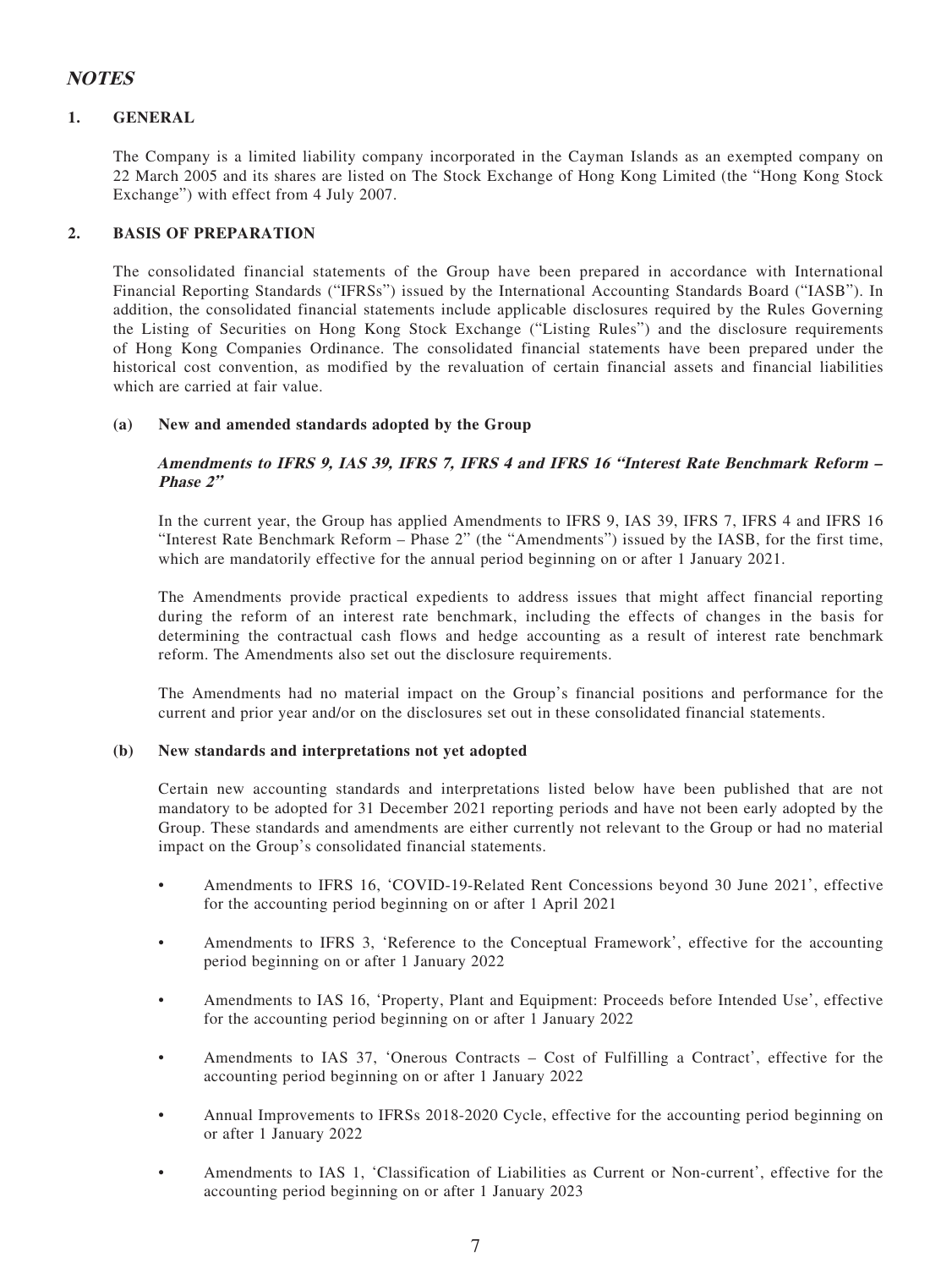- IFRS 17, 'Insurance contracts', effective for the accounting period beginning on or after 1 January 2023
- Amendments to IAS 1 and IFRS Practice Statement 2, 'Disclosure of Accounting Policies', effective for the accounting period beginning on or after 1 January 2023
- Amendments to IAS 8, 'Definition of accounting estimates', effective for the accounting period beginning on or after 1 January 2023
- Amendments to IAS 12, 'Deferred tax related to assets and liabilities arising from a single transaction', effective for the accounting period beginning on or after 1 January 2023

#### **3. OPERATING SEGMENT INFORMATION**

The Group's operating and reporting segments have been identified on the basis of internal management reports that are regularly reviewed by the Company's Board of Directors, being the chief operating decision maker ("CODM") of the Group, in order to allocate resources to segments and to assess their performances.

In prior period, the Group's operating segments were based on geographical location of customers, there were four operating segments namely (i) The People's Republic of China (the "PRC"); (ii) the United States of America (the "USA"); (iii) Europe; and (iv) other countries.

In recent years, the Group has begun to undertake an expansion of its trading business. During the current year, owing to the growing size of trading business, and considering the Group's internal restructuring last year, the CODM revised the basis and presentation of the segment as detailed below. The CODM believes the current reportable segments could provide better summary to them in reviewing the Group's operating performance and making decision in resource allocation. Accordingly, the comparative figures of the reportable segments have been re-presented for the purpose of presenting segment information.

For management purposes, the Group is now organised into business units based on the type of products and services and has four reportable operating segments as follows:

- (a) wind and industrial gear transmission equipment segment: design, develop, manufacture and distribution of a broad range of mechanical transmission equipment that are used in wind power and a wide range of industrial applications;
- (b) rail transportation gear transmission equipment segment: engages in manufacture and distribution of gear transmission equipment used in rail transportation fields;
- (c) trading business segment: focuses on bulk commodity and steel industry chain;
- (d) the "others" segment comprises principal services on lighting project, municipal landscape project and engineering procurement construction project.

Segment performance is evaluated based on reportable segment profit/loss, which is a measure of adjusted profit/loss before tax from operations. The adjusted profit/loss before tax from operations is measured consistently with the Group's profit before tax except that interest income, finance costs, dividend income, fair value gains/losses from the Group's financial instruments, gains/losses on disposal of subsidiaries and a joint venture, share-based payment expenses, foreign exchange gains/losses, share of results of associates and joint ventures as well as head office and corporate expenses are excluded from such measurement.

Segment assets exclude deferred tax assets, tax recoverable, structured bank deposits, pledged deposits, cash and cash equivalents, equity investments at fair value through profit or loss/other comprehensive income, other financial assets at amortised cost, certain other receivables and unallocated head office and corporate assets as these assets are managed on a group basis.

Segment liabilities exclude interest-bearing bank and other borrowings, dividend payable to non-controlling interests, consideration received for partial disposal of a subsidiary, tax payable, deferred tax liabilities, financial guarantee liability and unallocated head office and corporate liabilities as these liabilities are managed on a group basis.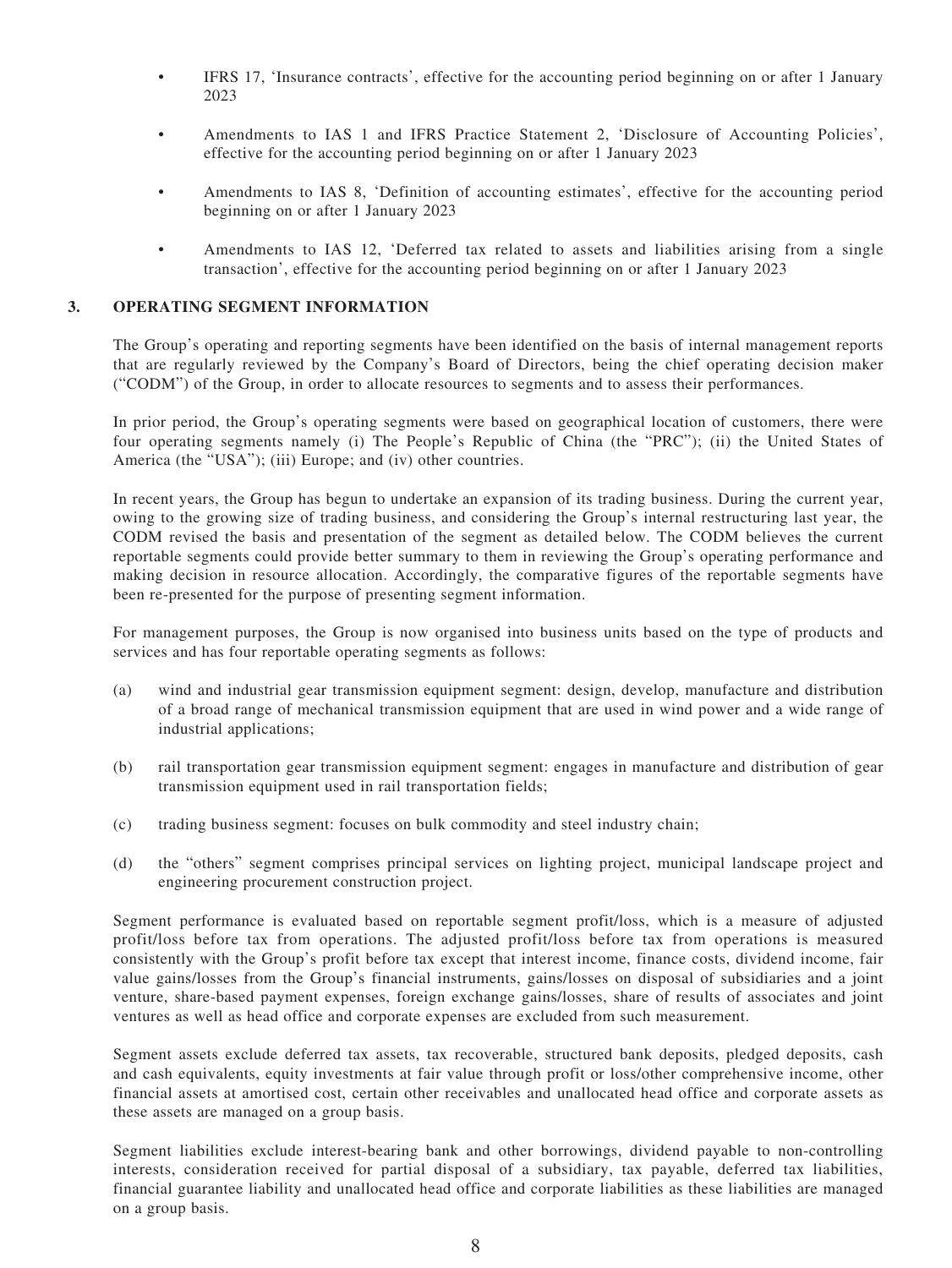### **(a) Segment information**

|                                                                                                              | Wind and<br>industrial gear<br>transmission<br>equipment<br><b>RMB'000</b> | Rail<br>transportation<br>gear<br>transmission<br>equipment<br><b>RMB'000</b> | Trading<br>business<br><b>RMB'000</b> | <b>Others</b><br><b>RMB'000</b> | Total<br><b>RMB'000</b>  |
|--------------------------------------------------------------------------------------------------------------|----------------------------------------------------------------------------|-------------------------------------------------------------------------------|---------------------------------------|---------------------------------|--------------------------|
| For the year ended 31 December 2021                                                                          |                                                                            |                                                                               |                                       |                                 |                          |
| <b>Segment revenue</b><br>Total segment revenue                                                              | 13,991,299                                                                 | 370,938                                                                       | 5,763,631                             | 93,464                          | 20,219,332               |
| Inter-segment revenue                                                                                        | (8, 288)                                                                   | (518)                                                                         |                                       |                                 | (8,806)                  |
| Revenue from external customers                                                                              | 13,983,011                                                                 | 370,420                                                                       | 5,763,631                             | 93,464                          | 20,210,526               |
| Timing of revenue recognition                                                                                |                                                                            |                                                                               |                                       |                                 |                          |
| At a point in time                                                                                           | 13,983,011                                                                 | 370,420                                                                       | 5,763,631                             | 93,464                          | 20,210,526               |
| <b>Segment results</b>                                                                                       | 1,548,922                                                                  | 102,690                                                                       | 82,330                                | 3,228                           | 1,737,170                |
| Reconciliation:                                                                                              |                                                                            |                                                                               |                                       |                                 |                          |
| Finance costs – net<br>Dividend income                                                                       |                                                                            |                                                                               |                                       |                                 | (164, 539)<br>25,207     |
| Interest income from other financial assets<br>at amortised cost<br>Interest income from deferred payment of |                                                                            |                                                                               |                                       |                                 | 32,500                   |
| consideration for partial disposal of a<br>subsidiary                                                        |                                                                            |                                                                               |                                       |                                 | 94,118                   |
| Losses on disposal of a joint venture<br>Gains on disposal of subsidiaries                                   |                                                                            |                                                                               |                                       |                                 | (16,984)<br>411          |
| Foreign exchange losses, net                                                                                 |                                                                            |                                                                               |                                       |                                 | (67,907)                 |
| Fair value gains on financial assets at FVPL<br>Share of results of associates and joint ventures            |                                                                            |                                                                               |                                       |                                 | 28,684<br>(30, 453)      |
| Corporate and other unallocated expenses                                                                     |                                                                            |                                                                               |                                       |                                 | (6, 533)                 |
| Profit before income tax                                                                                     |                                                                            |                                                                               |                                       |                                 | 1,631,674                |
| Other segment information                                                                                    |                                                                            |                                                                               |                                       |                                 |                          |
| Write-down of inventories<br>Net impairment losses (reversed)/recognised on                                  | 157,483                                                                    | 6,714                                                                         |                                       |                                 | 164,197                  |
| financial assets<br>Impairment losses on property,                                                           | (3,368)                                                                    | 3,711                                                                         | 3,112                                 | (4, 156)                        | (701)                    |
| plant and equipment                                                                                          | 80,762                                                                     | 1,470                                                                         |                                       |                                 | 82,232                   |
| Impairment losses on prepayments<br>Depreciation                                                             | 7,711<br>422,056                                                           | 3,814                                                                         | 40                                    | 501                             | 7,711<br>426,411         |
| Capital expenditure                                                                                          | 1,225,688                                                                  | 19,972                                                                        | 74                                    | 22                              | 1,245,756                |
| As at 31 December 2021                                                                                       |                                                                            |                                                                               |                                       |                                 |                          |
| <b>Segment assets</b><br>Corporate and other unallocated assets                                              | 15,425,872                                                                 | 464,886                                                                       | 2,732,756                             | 820,817                         | 19,444,331<br>10,196,143 |
| Total assets                                                                                                 |                                                                            |                                                                               |                                       |                                 | 29,640,474               |
| <b>Segment liabilities</b><br>Corporate and other unallocated liabilities                                    | 9,935,849                                                                  | 188,499                                                                       | 56,786                                | 171,484                         | 10,352,618<br>5,519,821  |
| Total liabilities                                                                                            |                                                                            |                                                                               |                                       |                                 | 15,872,439               |

9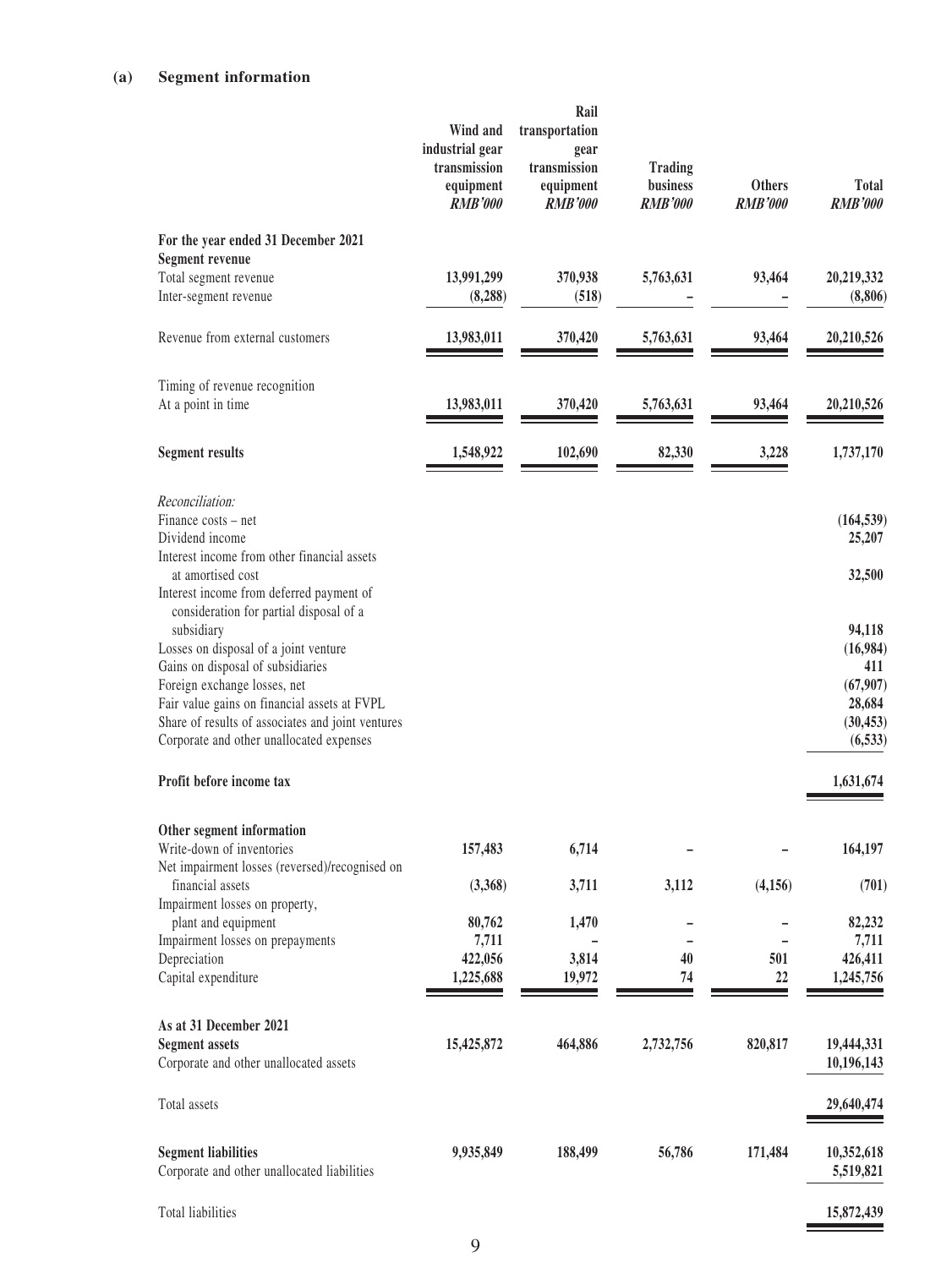|                                                                                                                                                                                                                                    | Wind and<br>industrial gear<br>transmission<br>equipment<br>RMB'000 | Rail<br>transportation<br>gear<br>transmission<br>equipment<br><b>RMB'000</b> | Trading<br>business<br><b>RMB'000</b> | Others<br><b>RMB'000</b> | Total<br>RMB'000                                                    |
|------------------------------------------------------------------------------------------------------------------------------------------------------------------------------------------------------------------------------------|---------------------------------------------------------------------|-------------------------------------------------------------------------------|---------------------------------------|--------------------------|---------------------------------------------------------------------|
| For the year ended 31 December 2020<br>(restated)                                                                                                                                                                                  |                                                                     |                                                                               |                                       |                          |                                                                     |
| <b>Segment revenue</b><br>Total segment revenue<br>Inter-segment revenue                                                                                                                                                           | 13,185,115<br>(7, 421)                                              | 302,762<br>(2,731)                                                            | 1,818,532                             | 72,254                   | 15,378,663<br>(10, 152)                                             |
| Revenue from external customers                                                                                                                                                                                                    | 13,177,694                                                          | 300,031                                                                       | 1,818,532                             | 72,254                   | 15,368,511                                                          |
| Timing of revenue recognition<br>At a point in time                                                                                                                                                                                | 13,177,694                                                          | 300,031                                                                       | 1,818,532                             | 72,254                   | 15,368,511                                                          |
| <b>Segment results</b>                                                                                                                                                                                                             | 1,916,626                                                           | 55,017                                                                        | 30,972                                | (4,207)                  | 1,998,408                                                           |
| Reconciliation:<br>Finance costs – net<br>Dividend income<br>Interest income from other financial assets                                                                                                                           |                                                                     |                                                                               |                                       |                          | (207, 279)<br>9,668                                                 |
| at amortised cost<br>Share-based payment expenses<br>Foreign exchange losses, net<br>Fair value gains on financial assets at FVPL<br>Share of results of associates and joint ventures<br>Corporate and other unallocated expenses |                                                                     |                                                                               |                                       |                          | 37,431<br>(547, 674)<br>(131,087)<br>35,922<br>(3, 384)<br>(13,949) |
| Profit before income tax                                                                                                                                                                                                           |                                                                     |                                                                               |                                       |                          | 1,178,056                                                           |
| Other segment information<br>Write-down of inventories<br>Net impairment losses recognised on financial                                                                                                                            | 36,786                                                              | 779                                                                           |                                       |                          | 37,565                                                              |
| assets<br>Impairment losses on property,                                                                                                                                                                                           | 59,477                                                              | 5,076                                                                         | 10                                    | 405                      | 64,968                                                              |
| plant and equipment<br>Impairment losses on prepayments<br>Depreciation<br>Capital expenditure                                                                                                                                     | 65,074<br>20,937<br>426,592<br>383,258                              | 4,714<br>12,988                                                               | 1<br>64                               | 548<br>129               | 65,074<br>20,937<br>431,855<br>396,439                              |
| As at 31 December 2020 (restated)<br><b>Segment assets</b><br>Corporate and other unallocated assets                                                                                                                               | 13,659,316                                                          | 393,453                                                                       | 1,727,815                             | 75,788                   | 15,856,372<br>9,994,727                                             |
| Total assets                                                                                                                                                                                                                       |                                                                     |                                                                               |                                       |                          | 25,851,099                                                          |
| <b>Segment liabilities</b><br>Corporate and other unallocated liabilities                                                                                                                                                          | 10,091,647                                                          | 140,033                                                                       | 141,671                               | 14,768                   | 10,388,119<br>2,839,772                                             |
| Total liabilities                                                                                                                                                                                                                  |                                                                     |                                                                               |                                       |                          | 13,227,891                                                          |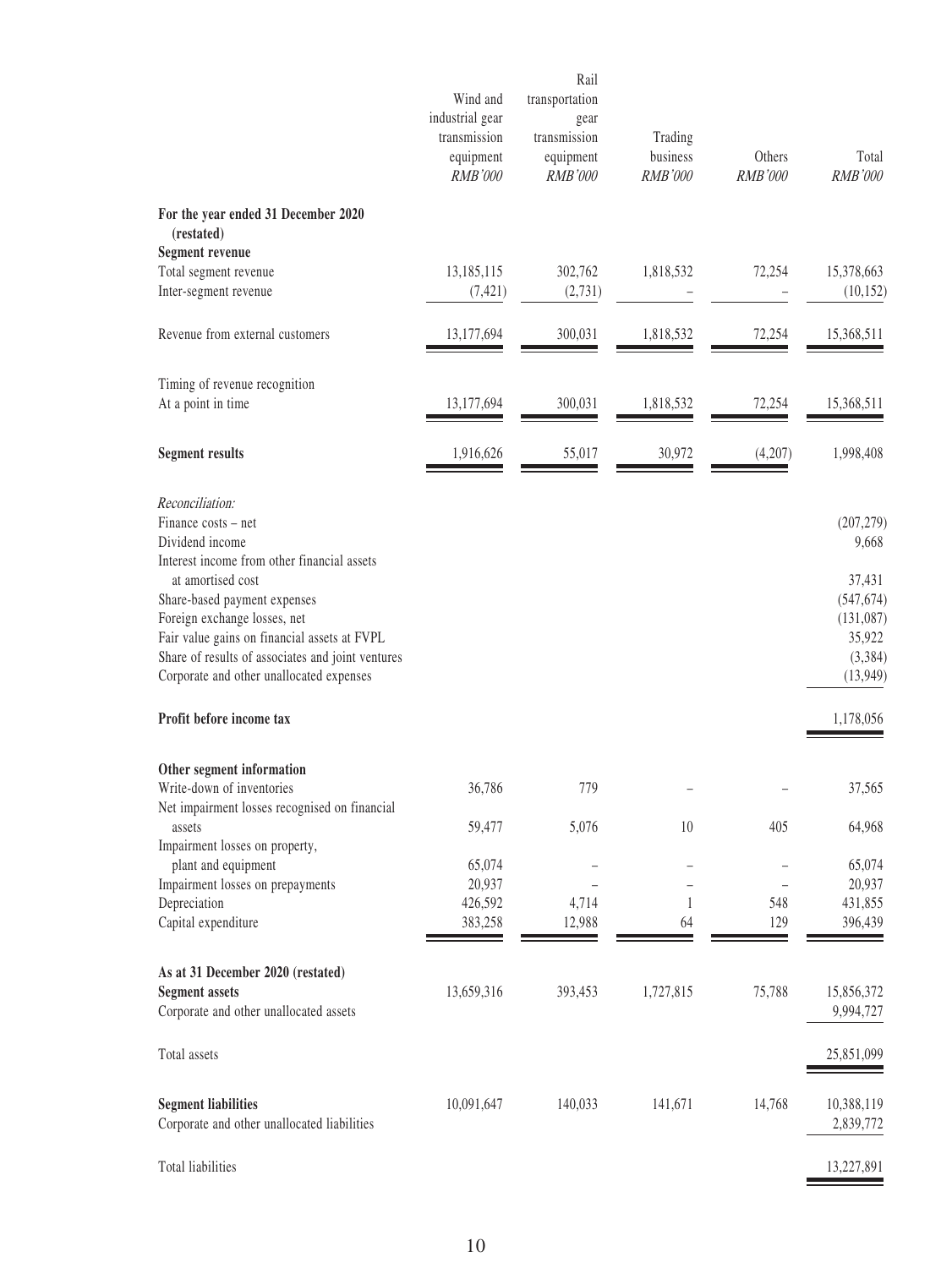#### **(b) Geographical information**

#### **(i) Revenue from external customers**

|                 | <b>Year ended 31 December</b> |                |  |
|-----------------|-------------------------------|----------------|--|
|                 | 2021                          | 2020           |  |
|                 | <b>RMB'000</b>                | <i>RMB'000</i> |  |
| <b>PRC</b>      | 17,349,166                    | 12,791,687     |  |
| <b>USA</b>      | 1,722,418                     | 1,605,518      |  |
| Europe          | 120,176                       | 250,757        |  |
| Other countries | 1,018,766                     | 720,549        |  |
|                 | 20,210,526                    | 15,368,511     |  |

#### **(ii) Non-current assets**

Non-current assets by the locations of the assets and excludes financial assets at FVOCI, financial assets at FVPL, other financial assets at amortised cost and deferred tax assets are detailed below:

|                 | As at 31 December |                |  |
|-----------------|-------------------|----------------|--|
|                 | 2021              | 2020           |  |
|                 | <b>RMB'000</b>    | <b>RMB'000</b> |  |
| <b>PRC</b>      | 5,183,167         | 4,669,477      |  |
| <b>USA</b>      | 131,446           | 139,754        |  |
| Europe          | 8,735             | 6,390          |  |
| Other countries | 125,725           | 42,151         |  |
|                 | 5,449,073         | 4,857,772      |  |

#### **(c) Information about major customers**

Revenue from customers of the corresponding year individually amounted to over 10% of the total sales of the Group is as follows:

|                   | <b>Year ended 31 December</b> |                |
|-------------------|-------------------------------|----------------|
|                   | 2021                          | 2020           |
|                   | <b>RMB'000</b>                | <i>RMB'000</i> |
| Customer A (Note) | 2,739,526                     | 2,363,793      |
| Customer B (Note) | 2, 207, 333                   | 1,562,929      |

Note: Revenue from sale of wind and industrial gear transmission equipment.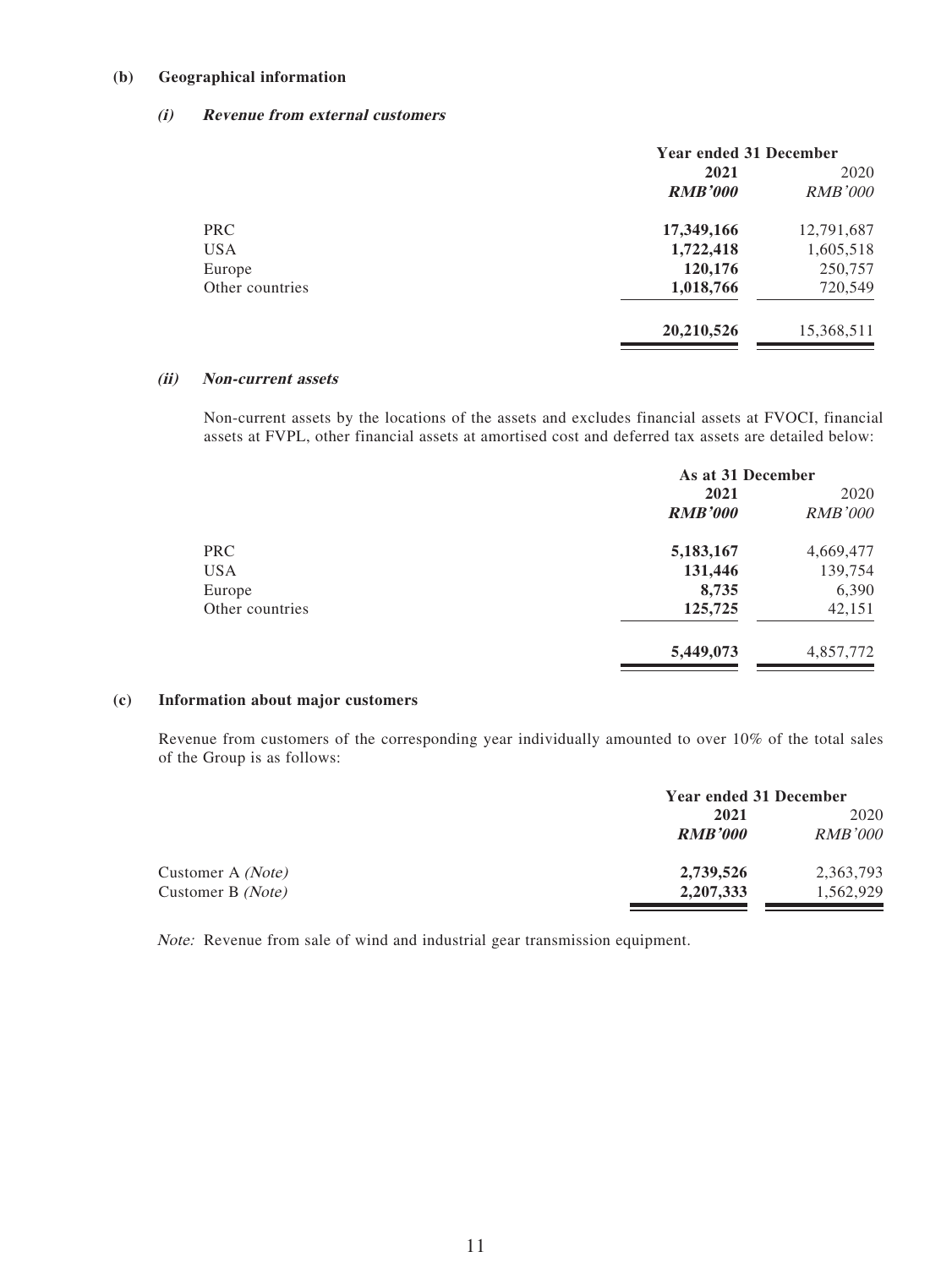#### **4. OTHER INCOME**

|                                                               | <b>Year ended 31 December</b> |                |
|---------------------------------------------------------------|-------------------------------|----------------|
|                                                               | 2021                          | 2020           |
|                                                               | <b>RMB'000</b>                | <b>RMB'000</b> |
| Dividend income from financial assets at FVOCI                | 25,207                        | 9,668          |
| Interest income from other financial assets at amortised cost | 32,500                        | 37,431         |
| Interest income from deferred payment of consideration for    |                               |                |
| partial disposal of a subsidiary (Note 17)                    | 94,118                        |                |
| Government grants (Note)                                      |                               |                |
| - Deferred income recognised                                  | 19,934                        | 19,505         |
| - Other government subsidies                                  | 50,058                        | 163,085        |
| Sale of scraps and materials                                  | 63,302                        | 73,160         |
| Gross fixed rental income                                     | 7,676                         | 8,230          |
| <b>Others</b>                                                 | 13,655                        | 21,514         |
|                                                               | 306,450                       | 332,593        |
|                                                               |                               |                |

Note:

Government grants mainly represented grants from the PRC's local authority to support local companies.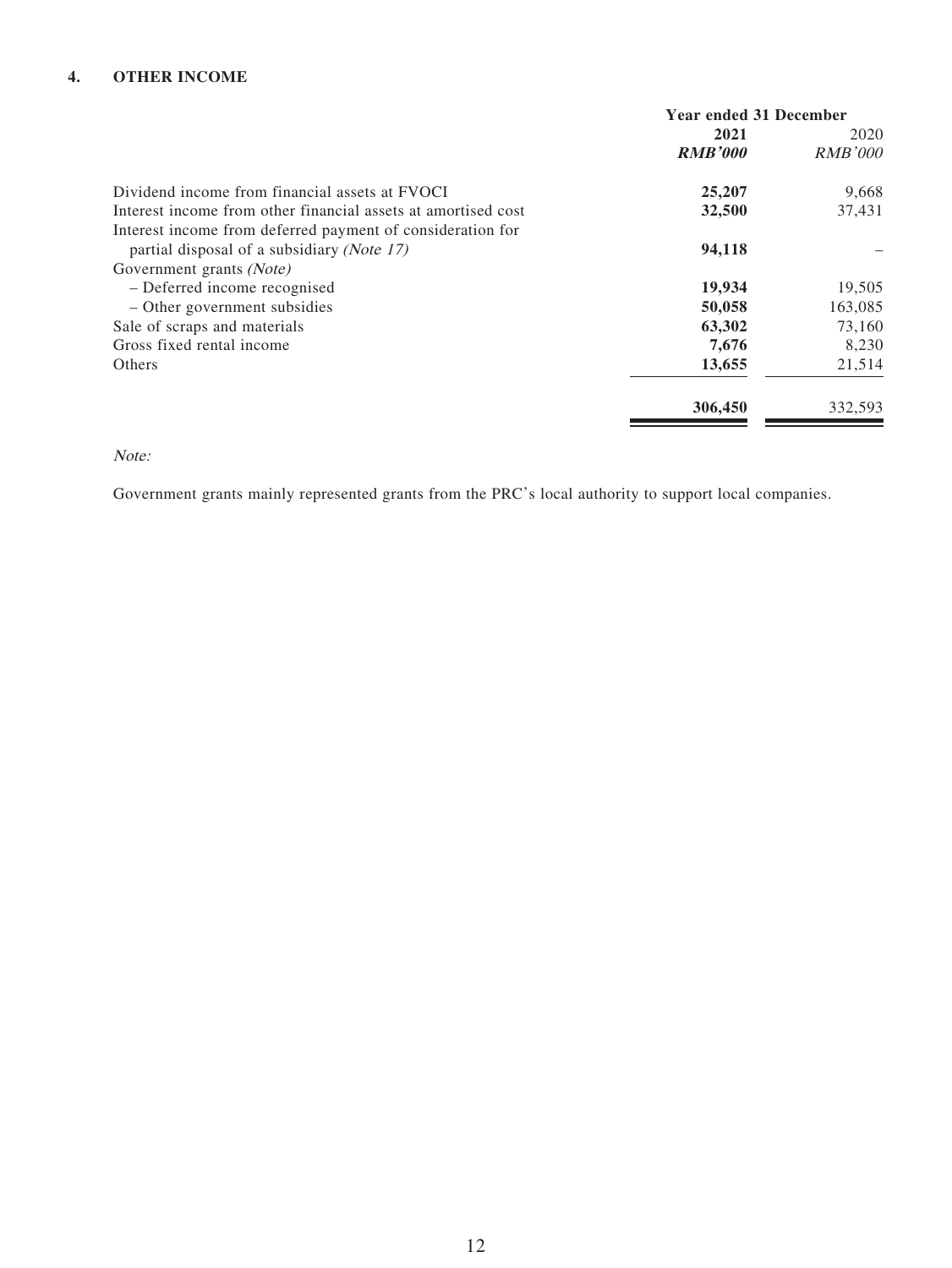|                                                                  | <b>Year ended 31 December</b> |                |  |
|------------------------------------------------------------------|-------------------------------|----------------|--|
|                                                                  | 2021                          | 2020           |  |
|                                                                  | <b>RMB'000</b>                | <i>RMB'000</i> |  |
| Gains/(losses) on disposal of property, plant and equipment, net | 5,196                         | (4,379)        |  |
| Losses on disposal of a joint venture                            | (16,984)                      |                |  |
| Gains on disposal of subsidiaries                                | 411                           |                |  |
| Foreign exchange losses, net                                     | (67,907)                      | (131,087)      |  |
| Net fair value gains on financial assets at FVPL                 | 28,684                        | 35,922         |  |
| Impairment losses on property, plant and equipment               | (82, 232)                     | (65,074)       |  |
|                                                                  | (132, 832)                    | (164, 618)     |  |
|                                                                  |                               |                |  |

### **6. EXPENSES BY NATURE**

|                                                                                                                                    | <b>Year ended 31 December</b> |                |
|------------------------------------------------------------------------------------------------------------------------------------|-------------------------------|----------------|
|                                                                                                                                    | 2021                          | 2020           |
|                                                                                                                                    | <b>RMB'000</b>                | <b>RMB'000</b> |
| Cost of inventories sold                                                                                                           | 15,499,143                    | 10,717,864     |
| Employee benefit expenses                                                                                                          | 1,516,828                     | 1,930,652      |
| Depreciation of property, plant and equipment                                                                                      | 410,776                       | 416,322        |
| Depreciation of right-of-use assets                                                                                                | 15,649                        | 15,636         |
| Auditors' remuneration                                                                                                             |                               |                |
| $-$ Audit services                                                                                                                 | 3,883                         | 4,600          |
| $-$ Non-audit services                                                                                                             | 3,389                         | 2,659          |
| Write-down of inventories                                                                                                          | 164,197                       | 37,565         |
| Other expenses                                                                                                                     | 986,436                       | 982,692        |
| Total cost of sales, selling and distribution expenses, research and<br>development costs, administrative expenses and share-based |                               |                |
| payment expenses                                                                                                                   | 18,600,301                    | 14,107,990     |
| <b>FINANCE INCOME AND COSTS</b>                                                                                                    |                               |                |
|                                                                                                                                    | <b>Year ended 31 December</b> |                |
|                                                                                                                                    | 2021                          | 2020           |
|                                                                                                                                    | <b>RMB'000</b>                | <b>RMB'000</b> |
| <b>Finance income</b>                                                                                                              |                               |                |
| Bank interest income                                                                                                               | 68,959                        | 75,587         |

| <b>Finance costs</b> |            |            |
|----------------------|------------|------------|
| Interest expenses    | (233, 498) | (282, 866) |
| Finance costs – net  | (164, 539) | (207, 279) |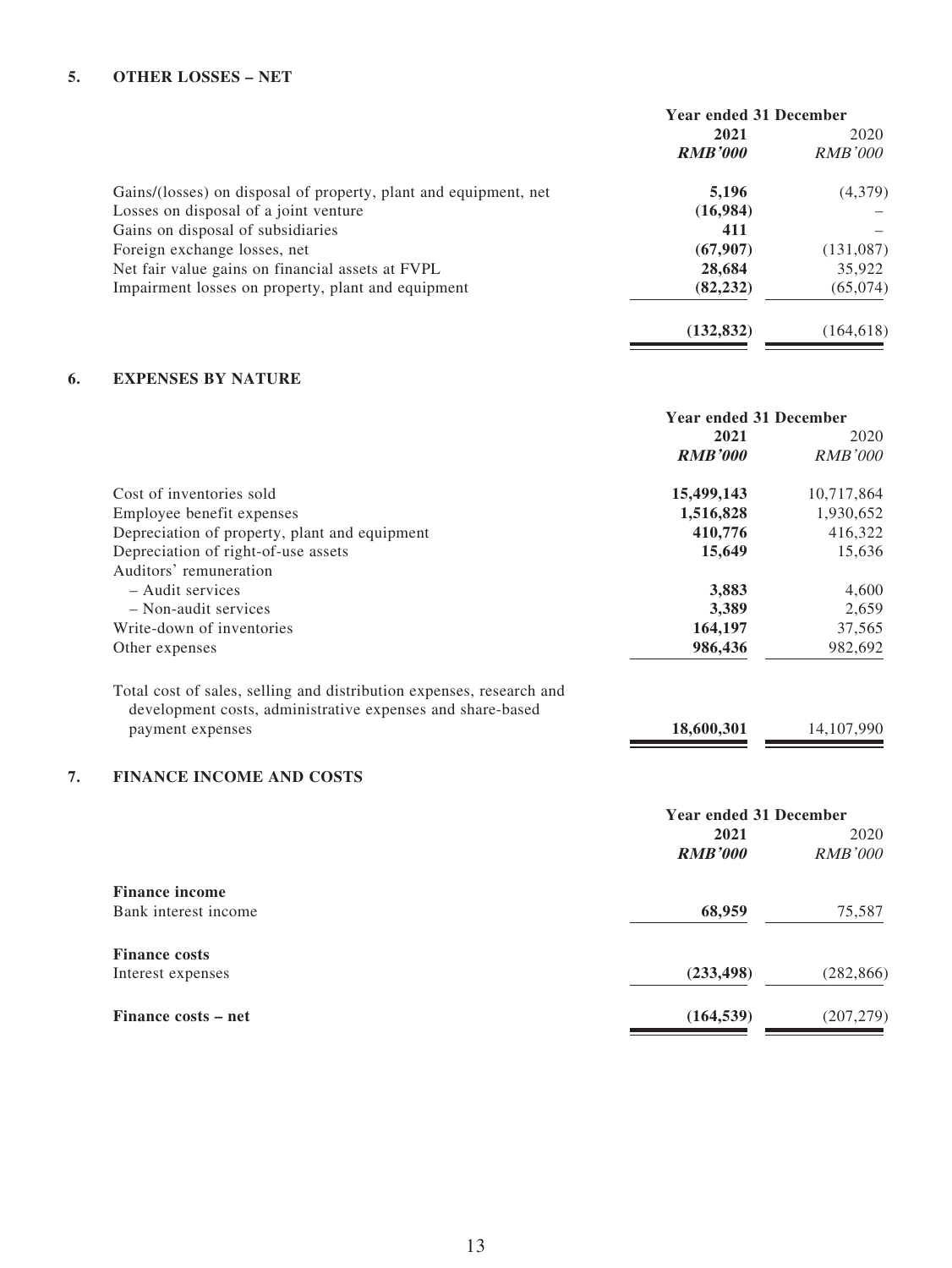#### **8. INCOME TAX EXPENSES**

|                                                                 | <b>Year ended 31 December</b> |                |
|-----------------------------------------------------------------|-------------------------------|----------------|
|                                                                 | 2021                          | 2020           |
|                                                                 | <b>RMB'000</b>                | <i>RMB'000</i> |
| Current income $tax - charge$ for the year                      |                               |                |
| $-$ PRC                                                         | 328,088                       | 233,744        |
| - Hong Kong                                                     | 16,609                        | 63,852         |
| $-$ Others                                                      | 1,077                         | 206            |
| Current income $tax - over$ provision in respect of prior years | (18, 656)                     | (4,926)        |
|                                                                 | 327,118                       | 292,876        |
| Deferred tax                                                    | (92, 304)                     | 34,124         |
| Income tax expenses                                             | 234,814                       | 327,000        |

A reconciliation between income tax expense and accounting profit at applicable tax rates is as follows:

|                                                                       | <b>Year ended 31 December</b> |                        |
|-----------------------------------------------------------------------|-------------------------------|------------------------|
|                                                                       | 2021<br><b>RMB'000</b>        | 2020<br><i>RMB'000</i> |
| Profit before income tax                                              | 1,631,674                     | 1,178,056              |
| Tax calculated at statutory tax rate of 25%                           | 407,918                       | 294,514                |
| Tax effect of:                                                        |                               |                        |
| - Lower tax rate enacted by local authority or different tax rates of |                               |                        |
| subsidiaries in other jurisdictions                                   | (112, 117)                    | (155, 528)             |
| - Share of results of associates and joint ventures                   | 7,613                         | 846                    |
| $-$ Non-taxable income                                                | (2,251)                       | (2,180)                |
| $-$ Non-deductible expenses                                           | 5,257                         | 154,745                |
| - Utilisation of previously unrecognised tax losses                   | (74, 521)                     | (95, 127)              |
| - Tax losses for which no deferred tax assets was recognised          | 26,477                        | 88,479                 |
| - Temporary differences for which no deferred income tax assets       |                               |                        |
| was recognised                                                        | 53,021                        | 60,373                 |
| - Additional deductions on research and development expenses          | (68, 150)                     | (35,303)               |
| - Over-provision in respect of prior years                            | (18, 656)                     | (4,926)                |
| $-$ Others                                                            | 10,223                        | 21,107                 |
|                                                                       | 234,814                       | 327,000                |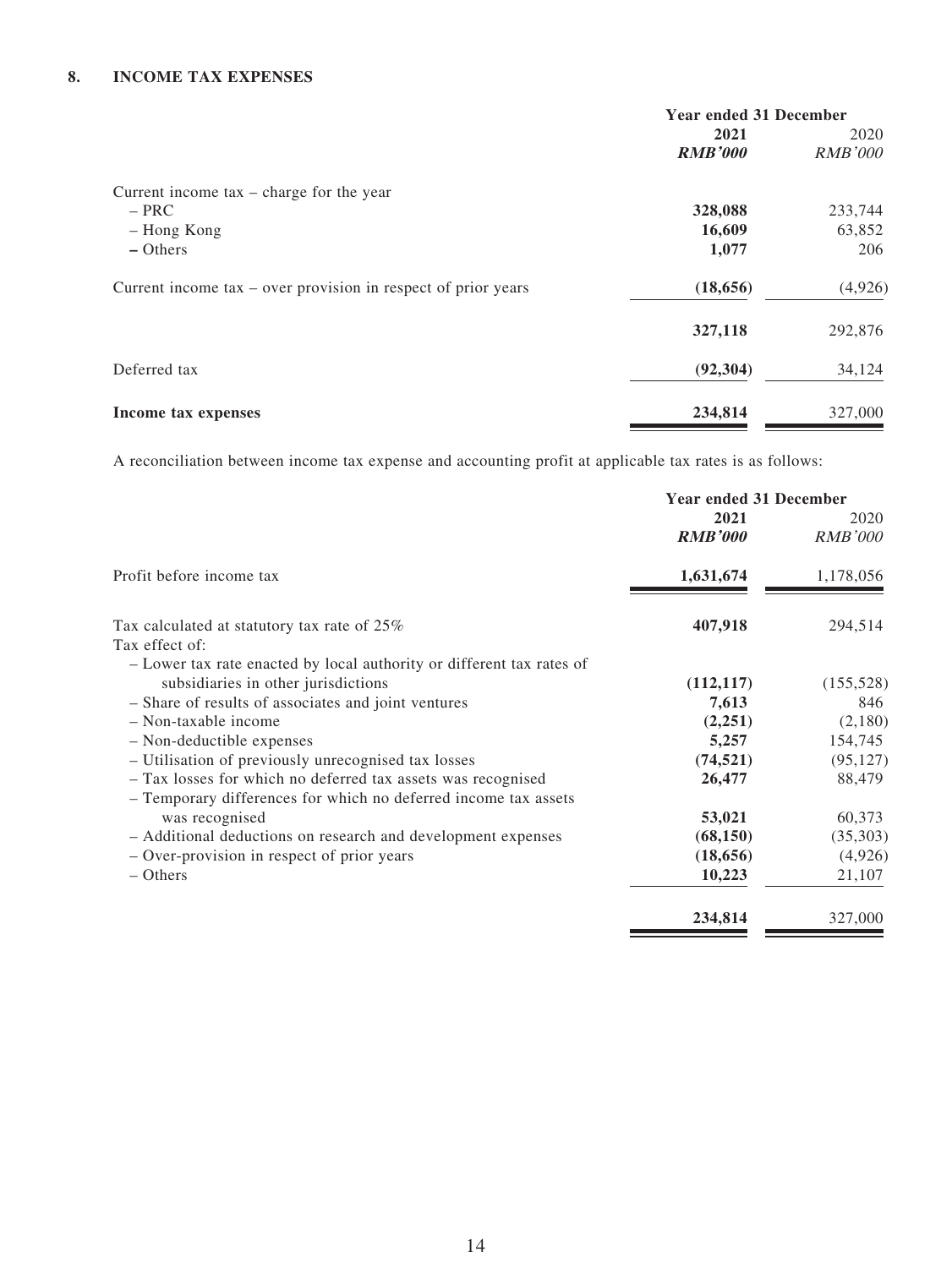#### **(a) PRC corporate income tax**

PRC corporate income tax has been provided at the rate of 25% (2020: 25%) on the taxable profits of the Group's PRC subsidiaries for the year ended 31 December 2021.

The following subsidiaries are approved as high technology development enterprises and thus entitled to a preferential tax rate of 15% for 3 years from the date of approval:

|                                                      | <b>Year ended</b><br>during which<br>approval | <b>Year ending</b><br>during which<br>approval |
|------------------------------------------------------|-----------------------------------------------|------------------------------------------------|
| Name of company                                      | was obtained                                  | will expire                                    |
| Nanjing High Speed Gear Manufacturing Co., Ltd.      |                                               |                                                |
| ("Nanjing High Speed")                               | 31 December 2020                              | 31 December 2022                               |
| Nanjing High Speed & Accurate Gear (Group) Co., Ltd. | 31 December 2020                              | 31 December 2022                               |
| Nanjing High Accurate Rail Transportation Equipment  |                                               |                                                |
| Co., Ltd.                                            | 31 December 2020                              | 31 December 2022                               |
| NGC (Baotou) Transmission Equipment Co., Ltd.        | 31 December 2021                              | 31 December 2023                               |
| Jiangsu Green Lighting Engineering Co., Ltd.         | 31 December 2021                              | 31 December 2023                               |

#### **(b) Hong Kong profits tax**

Hong Kong profits tax has been provided at the rate of 16.5% (2020: 16.5%) on the estimated assessable profits arising in Hong Kong for the year ended 31 December 2021.

#### **(c) Other corporate income tax**

Other corporate income tax has been provided at the applicable rate of 8.5% to 18.5% (2020: 8.5%- 18.5%) on the estimated assessable profits arising from the jurisdictions at which the entities are operated.

#### **9. EARNINGS PER SHARE**

Basic earnings per share is calculated by dividing the profit attributable to owners of the Company by the weighted average number of ordinary shares in issue during the year.

|                                                                                                | <b>Year ended 31 December</b> |                        |
|------------------------------------------------------------------------------------------------|-------------------------------|------------------------|
|                                                                                                | 2021<br><b>RMB'000</b>        | 2020<br><i>RMB'000</i> |
| Net profit attributable to owners of the Company                                               | 1,315,245                     | 840,906                |
| Weighted average number of ordinary shares outstanding<br>for basic earnings per share $(000)$ | 1,635,291                     | 1,635,291              |
| Basic earnings per share (RMB)                                                                 | 0.804                         | 0.514                  |

No adjustment is made to the diluted earnings per share for the year ended 31 December 2021 and 2020 as there were no potential dilutive shares in issue.

#### **10. DIVIDENDS**

The directors did not recommend to declare any final dividend in respect of the year ended 31 December 2021 (2020: Nil).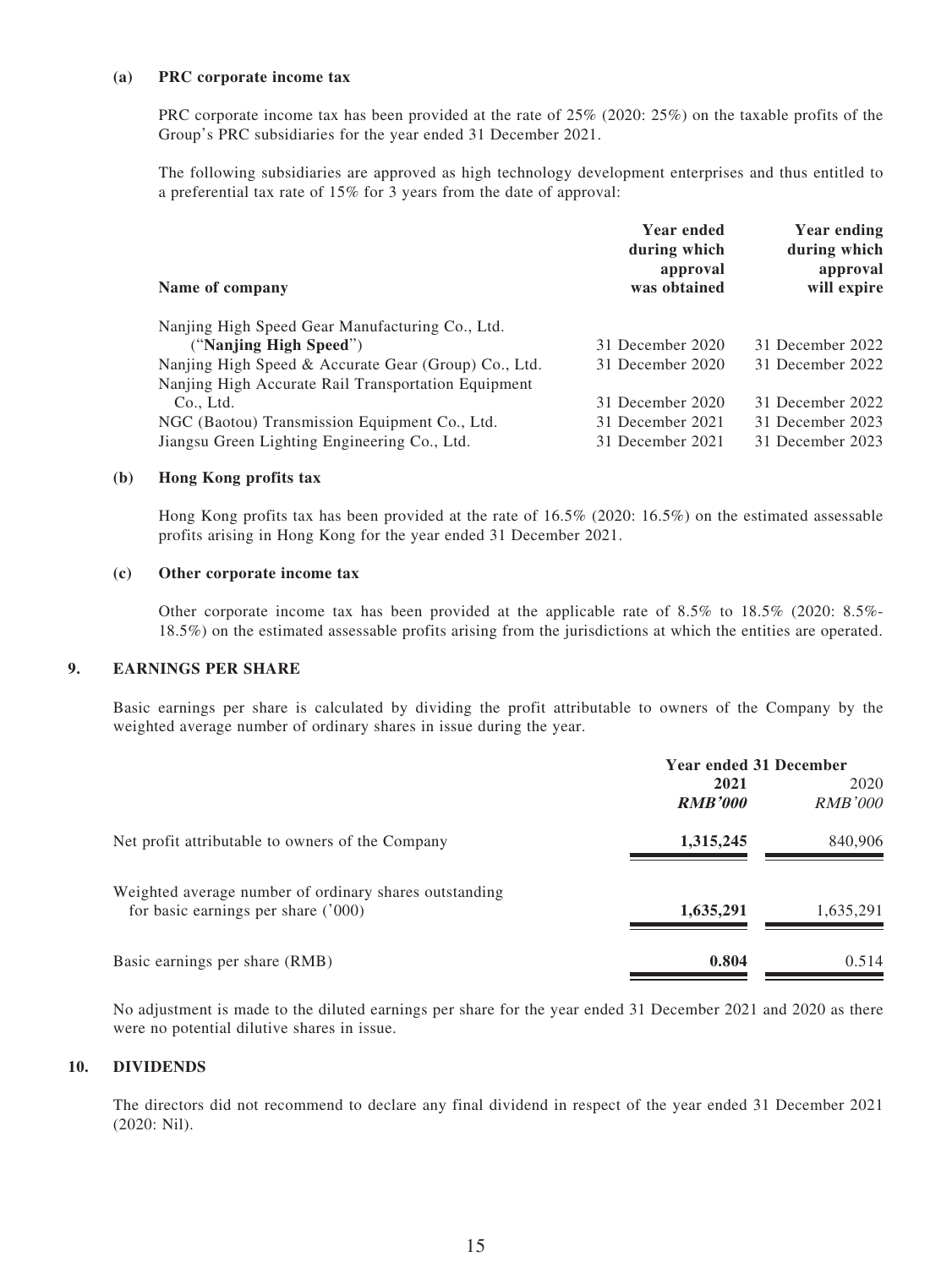#### **11. TRADE AND OTHER RECEIVABLES**

|                                   | As at 31 December |                |
|-----------------------------------|-------------------|----------------|
|                                   | 2021              | 2020           |
|                                   | <b>RMB'000</b>    | <b>RMB'000</b> |
| Trade receivables                 |                   |                |
| - Amounts due from third parties  | 4,996,424         | 3,673,273      |
| - Amount due from a joint venture |                   | 5,215          |
|                                   | 4,996,424         | 3,678,488      |
| Less: Loss allowances             | (562, 597)        | (578, 370)     |
|                                   | 4,433,827         | 3,100,118      |
| Other receivables                 |                   |                |
| - Amounts due from third parties  | 1,188,450         | 1,947,272      |
| - Amounts due from associates     | 45,951            | 26,713         |
| - Amount due from a joint venture |                   | 1,925          |
|                                   | 1,234,401         | 1,975,910      |
| Less: Loss allowances             | (374, 131)        | (421, 170)     |
|                                   | 860,270           | 1,554,740      |
| Value-added tax recoverable       | 133,286           | 88,092         |
|                                   | 993,556           | 1,642,832      |
|                                   | 5,427,383         | 4,742,950      |

The Group generally allows a credit period within 90 days to its trade customers for trading business. Apart from that, the Group generally allows a credit period within 180 days to its customers for other sales. The Group seeks to maintain strict control over its outstanding receivables and has set up a credit control department to actively monitor the status of its outstanding receivables and take proper actions in order to minimise credit risk. Overdue balances are reviewed regularly by senior management. The Group does not hold any collateral or other credit enhancements over its trade receivable balances. Trade receivables are non-interest-bearing.

All of the amounts due from the Group's joint venture and associates are unsecured, interest-free and repayable on credit terms similar to those offered to the major customers of the Group.

As at 31 December 2021, included in other receivables were receivables from former subsidiaries of RMB542,233 thousands (2020: RMB890,024 thousands).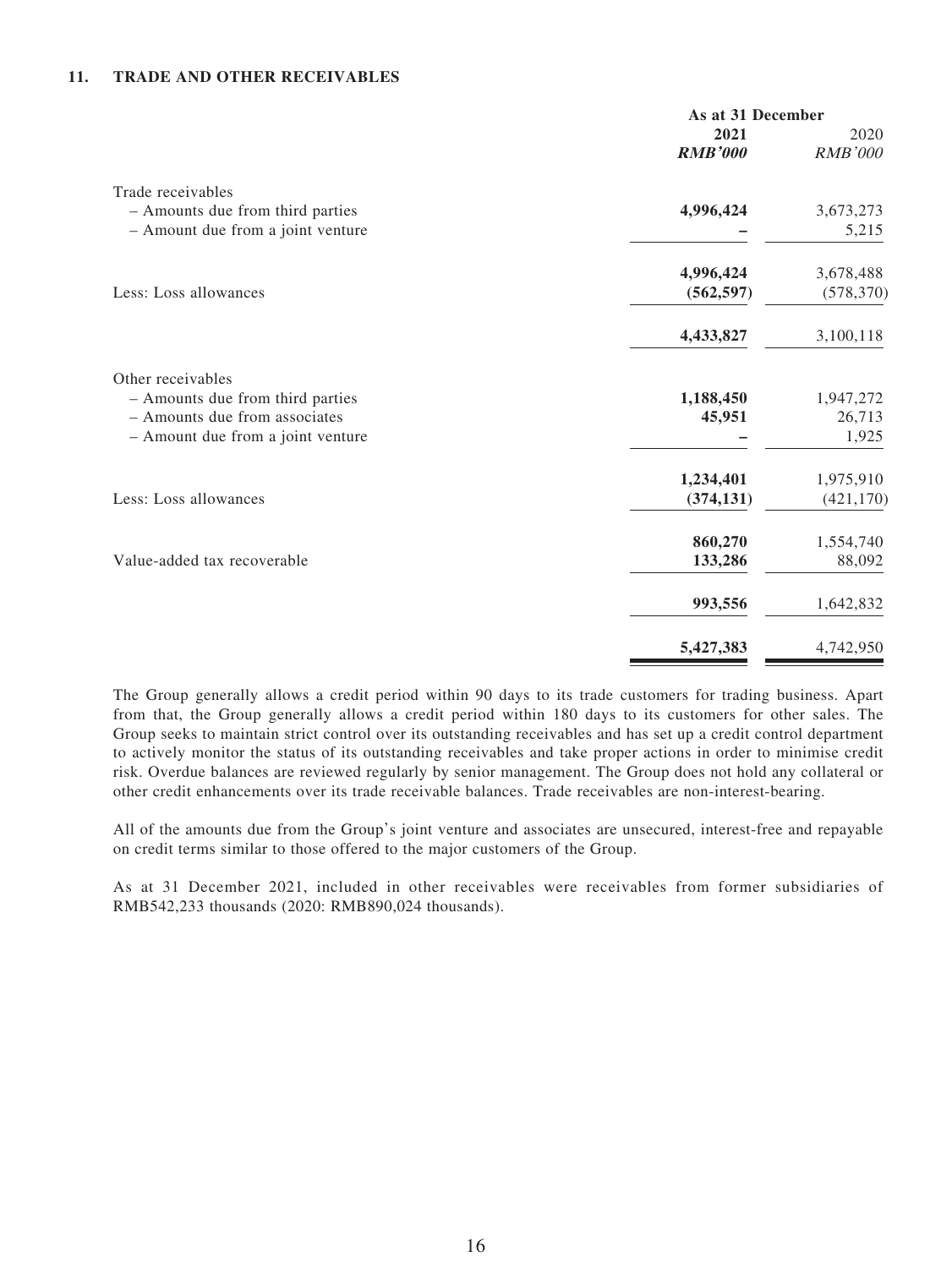#### **(i) Fair values of trade and other receivables**

Due to the short-term nature of the current trade and other receivables, their carrying amount are considered to be the same as their fair value.

#### **(ii) Impairment and risk exposure**

The Group applies the IFRS 9 simplified approach to measuring ECL which uses a lifetime expected loss allowance for all trade receivables.

The ageing analysis of trade receivables as at the end of the reporting period, based on the invoice date and net of loss allowance, is as follows:

|                   | As at 31 December |                |
|-------------------|-------------------|----------------|
|                   | 2021              | 2020           |
|                   | <b>RMB'000</b>    | <i>RMB'000</i> |
| Less than 90 days | 3,401,925         | 2,695,596      |
| 90 to 180 days    | 441,965           | 193,705        |
| 181 to 365 days   | 407,263           | 104,940        |
| 1 to 2 years      | 146,182           | 68,272         |
| Over 2 years      | 36,492            | 37,605         |
|                   | 4,433,827         | 3,100,118      |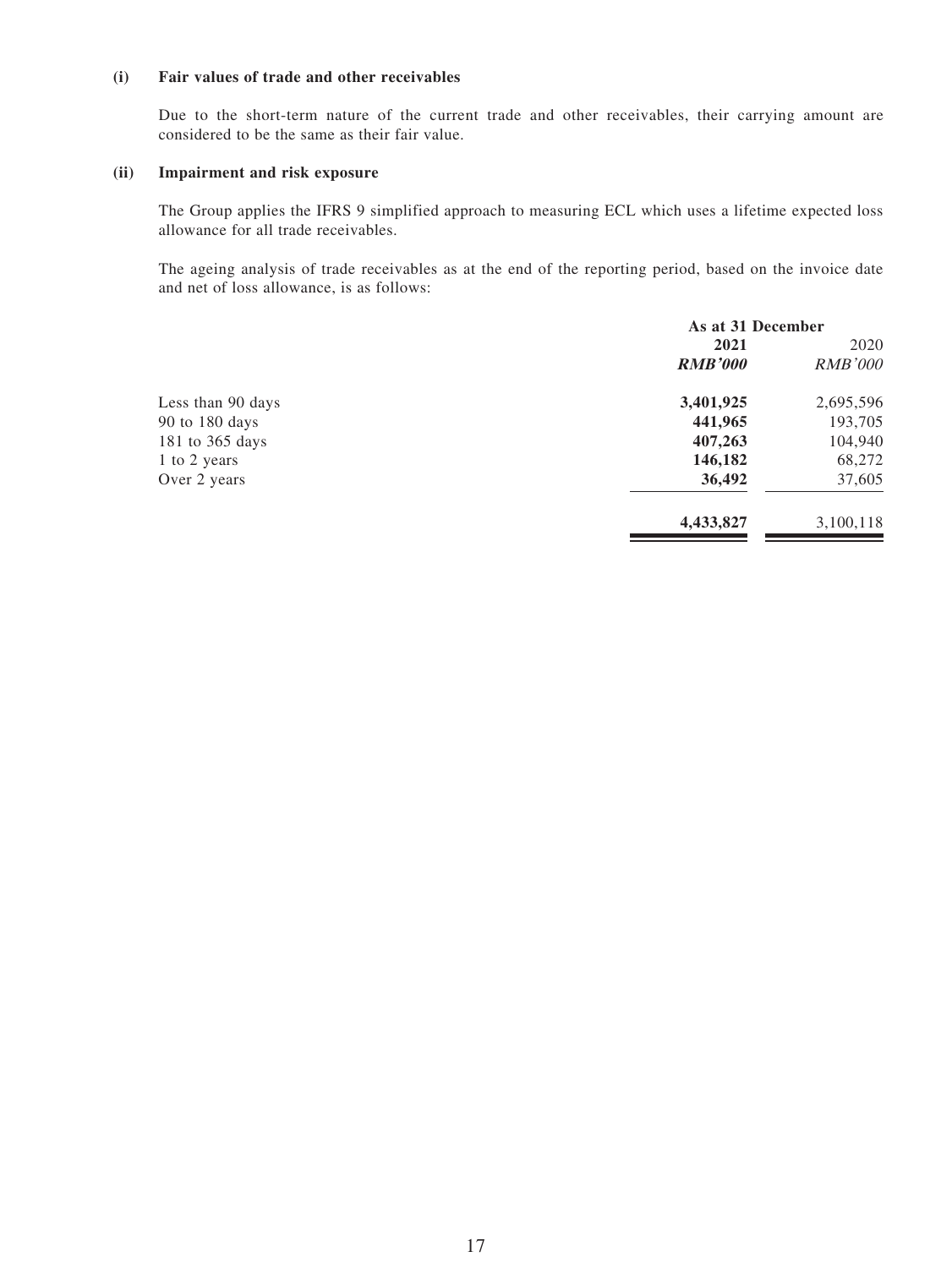### **12. TRADE, BILLS AND OTHER PAYABLES**

|                                                                                       | As at 31 December      |                        |
|---------------------------------------------------------------------------------------|------------------------|------------------------|
|                                                                                       | 2021<br><b>RMB'000</b> | 2020<br><b>RMB'000</b> |
| Trade payables                                                                        |                        |                        |
| - Amounts due to third parties                                                        | 2,764,295              | 3,112,705              |
| - Amount due to an associate                                                          | 18                     | 253                    |
| - Amount due to a joint venture                                                       |                        | 1,127                  |
|                                                                                       | 2,764,313              | 3,114,085              |
| Bills payable                                                                         | 3,833,491              | 3,250,469              |
|                                                                                       | 6,597,804              | 6,364,554              |
| Other payables                                                                        |                        |                        |
| $-$ Accruals                                                                          | 125,652                | 65,984                 |
| - Other tax payables                                                                  | 20,515                 | 36,742                 |
| - Purchase of property, plant and equipment                                           | 158,189                | 93,574                 |
| - Payroll and welfare payables                                                        | 198,803                | 192,811                |
| - Financial guarantee liabilities<br>- Consideration received for partial disposal of | 6,359                  | 7,103                  |
| a subsidiary (Note 17)                                                                | 1,000,000              |                        |
| - Amounts due to third parties                                                        | 576,051                | 370,995                |
| - Dividends payable to non-controlling interests                                      | 89,002                 |                        |
| - Amount due to an associate                                                          | 15,000                 |                        |
| - Amount due to a joint venture                                                       |                        | 102                    |
|                                                                                       | 2,189,571              | 767,311                |
|                                                                                       | 8,787,375              | 7,131,865              |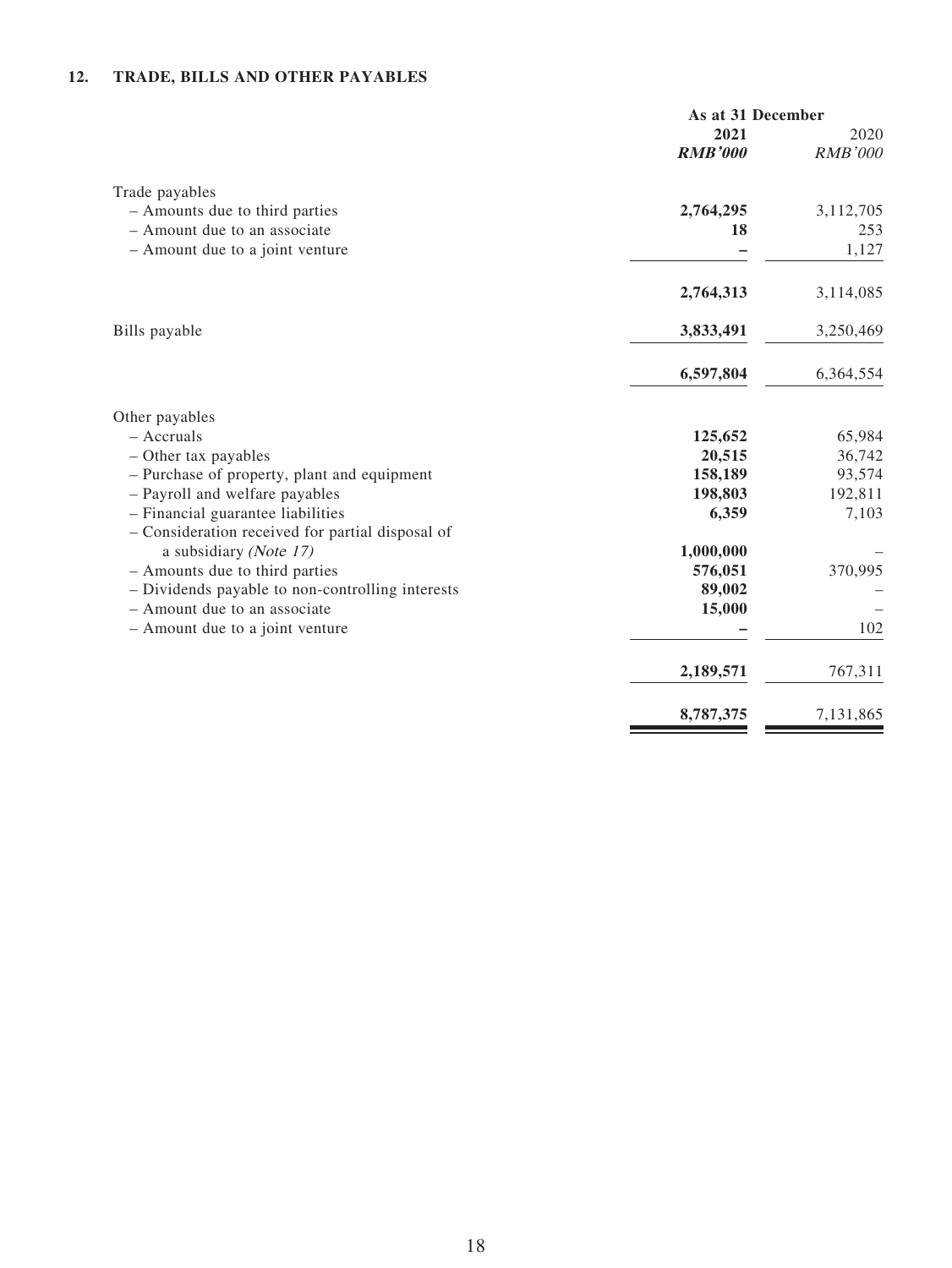An ageing analysis of the trade and bills payable as at the end of the reporting period, based on the invoice date and the date of issuance of the bills, is as follows:

|                          | As at 31 December |                |
|--------------------------|-------------------|----------------|
|                          | 2021              | 2020           |
|                          | <b>RMB'000</b>    | <i>RMB'000</i> |
| $0 - 30$ days            | 2,704,030         | 3,062,192      |
| $31 - 60$ days           | 484,097           | 558,016        |
| $61 - 180$ days          | 1,464,588         | 873,572        |
| $181 - 365 \text{ days}$ | 1,832,549         | 1,428,972      |
| Over 365 days            | 112,540           | 441,802        |
|                          | 6,597,804         | 6,364,554      |
|                          |                   |                |

Trade payables are non-interest-bearing and are normally settled on credit terms of 90 to 180 days.

All of the amounts due to the Group's joint venture and associates are unsecured, interest-free and repayable within 180 days.

#### **13. BORROWINGS**

|                                                  | As at 31 December |                |               |                |
|--------------------------------------------------|-------------------|----------------|---------------|----------------|
|                                                  | 2021              |                | 2020          |                |
|                                                  | <b>Effective</b>  |                | Effective     |                |
|                                                  | interest rate     |                | interest rate |                |
|                                                  | %                 | <b>RMB'000</b> | %             | <i>RMB'000</i> |
| <b>Current</b>                                   |                   |                |               |                |
| Bank loans – Unsecured                           | $3.00 - 5.22$     | 2,200,939      | 3.45-5.44     | 1,828,970      |
| Bank loans – Secured                             | $3.40 - 5.22$     | 1,397,160      | 3.69-5.44     | 550,000        |
| Loans from other financial institution – Secured | 7.61              | 400,000        | N/A           |                |
|                                                  |                   | 3,998,099      |               | 2,378,970      |

The above borrowings are repayable within one year.

The exposure of the Group's fixed-rate borrowings are as follows:

|                       | As at 31 December |                |  |
|-----------------------|-------------------|----------------|--|
|                       | 2021              | 2020           |  |
|                       | <b>RMB'000</b>    | <b>RMB'000</b> |  |
| Fixed-rate borrowings | 3,998,099         | 2,378,970      |  |

As at 31 December 2021, the Group's borrowing denominated in currencies other than RMB was USD2,500 thousands (2020: Nil), which was equivalent to RMB15,939 thousands (2020: Nil).

The secured borrowings were secured by pledge of assets, details of which are set out in Note 16.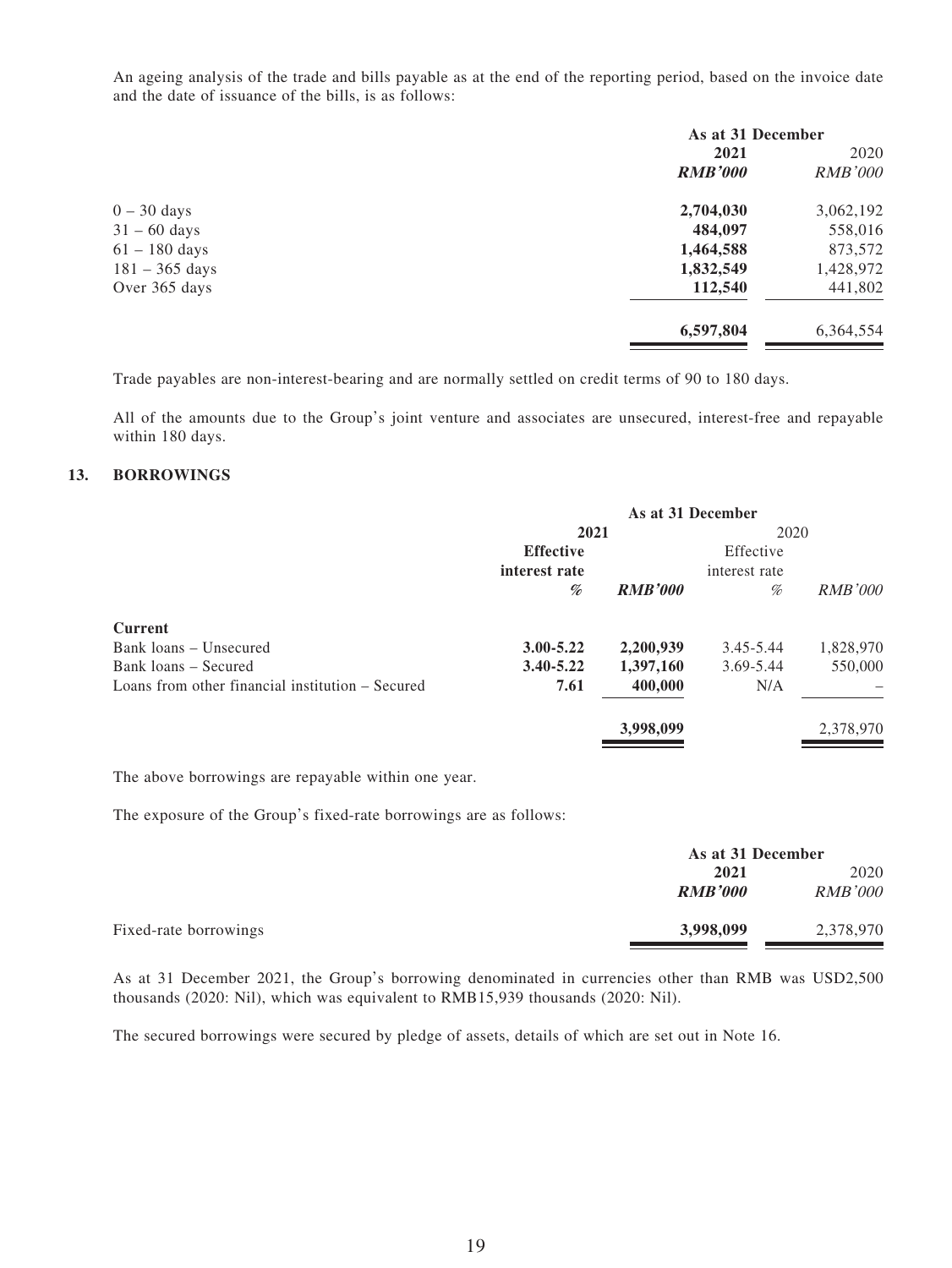#### **14. CONTINGENT LIABILITIES**

#### **Financial guarantees**

As at 31 December 2021, the Group issued financial guarantees to banks in respect of bank loans of RMB220,796 thousands granted to one of the Group's associates and RMB3,000 thousands granted to an independent third party (2020: RMB290,012 thousands granted to one of the Group's associates and RMB442,000 thousands granted to two independent third parties). This amount represented the balance that the Group could be required to be paid if the guarantees were called upon in its entirety. At the end of the reporting period, an amount of RMB6,359 thousands (2020: RMB7,103 thousands) has been recognised in the consolidated statement of financial position as liabilities.

#### **15. CAPITAL COMMITMENTS**

The Group had the following capital commitments at the end of the reporting period:

|                                   | As at 31 December |                |  |
|-----------------------------------|-------------------|----------------|--|
|                                   | 2021              | 2020           |  |
|                                   | <b>RMB'000</b>    | <i>RMB'000</i> |  |
| Contracted, but not provided for: |                   |                |  |
| Plant and machinery               | 1,573,737         | 438,377        |  |

#### **16. ASSETS PLEDGED AS SECURITIES**

At the end of the reporting period, certain assets of the Group were pledged to secure banking facilities granted to the Group as follows:

| As at 31 December |                |  |
|-------------------|----------------|--|
| 2021              | 2020           |  |
| <b>RMB'000</b>    | <b>RMB'000</b> |  |
| 1,338,295         | 1,202,626      |  |
| 398,803           |                |  |
| 660,886           | 600,754        |  |
| 358,195           | 146,068        |  |
| 1,897,477         | 1,653,224      |  |
| 4,653,656         | 3,602,672      |  |
|                   |                |  |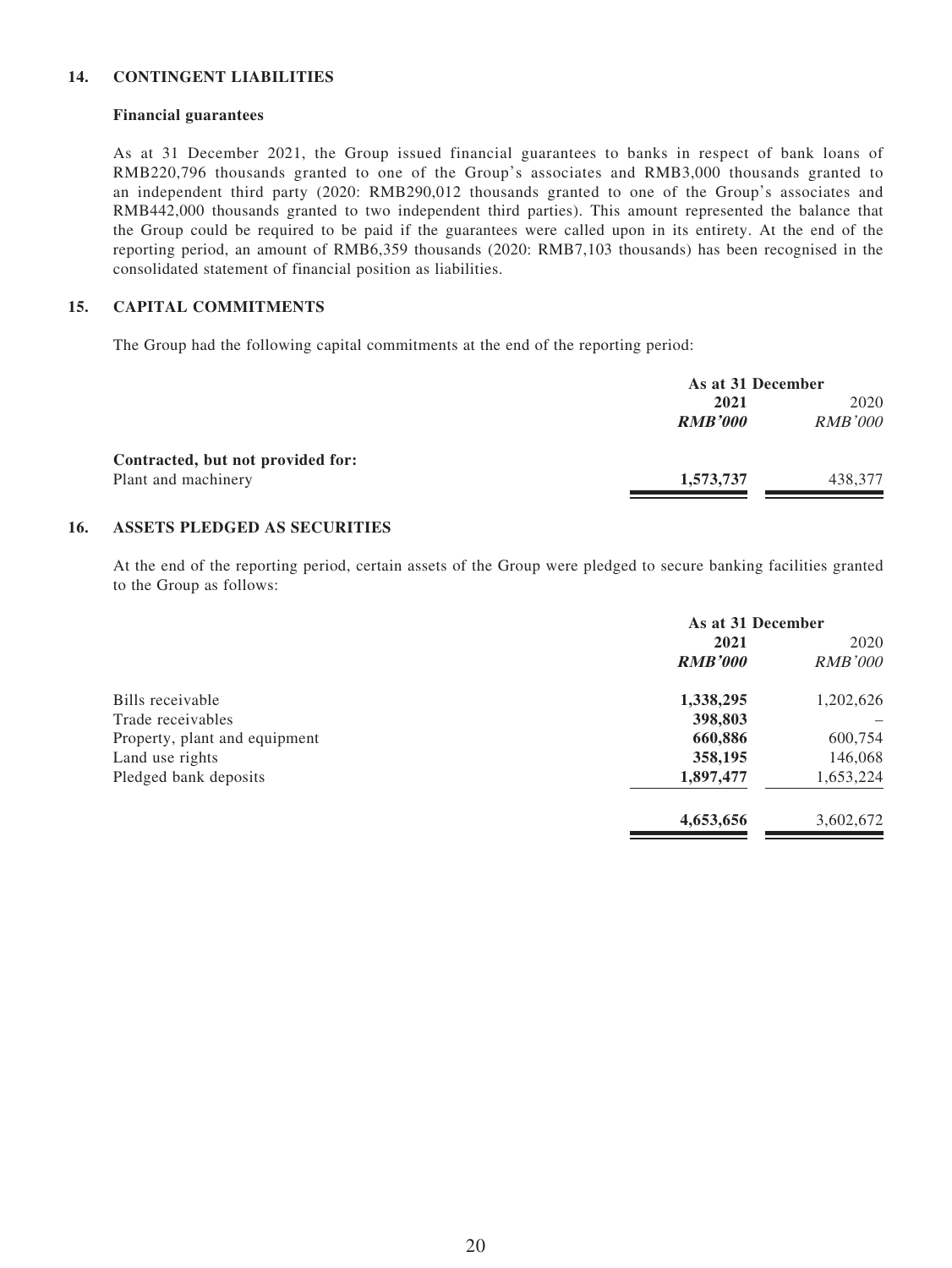#### **17. PARTIAL DISPOSAL OF A SUBSIDIARY WITHOUT LOSS OF CONTROL**

On 30 March 2021, Nanjing Gear Enterprise Management Co., Ltd. (the "Vendor"), a wholly-owned subsidiary of the Group, and Nanjing High Speed entered into an equity transfer agreement (the "Equity Transfer Agreement") with Shanghai Wensheng Asset Management Co., Ltd. (the "Purchaser"), an independent third party, to dispose 43% of the equity interests of Nanjing High Speed at a consideration of RMB4,300,000 thousands (the "Disposal"). Pursuant to the Equity Transfer Agreement, if the transferee is not the Purchaser itself, the identity of the transferee is restricted to be a legal entity controlled or jointly controlled directly or indirectly by the Purchaser. The transferee is not the Purchaser itself but Shanghai Qiwo Enterprise Management Partnership (Limited Partnership) (the "Transferee"). As a part of the Equity Transfer Agreement, the Vendor grants a put option to the Transferee, which the Transferee could request the Vendor to repurchase all the equity interest of Nanjing High Speed acquired by the Transferee during the 3 years from the completion date of the Disposal under certain conditions, at the Transferee's discretion, at an exercise price as set out in the Equity Transfer Agreement.

On 15 July 2021, the Purchaser, the Vendor, Nanjing High Speed and the Transferee entered into a supplemental agreement to the Equity Transfer Agreement, pursuant to which (i) the payment schedule of the second and the remaining instalments of the consideration for the Disposal has been extended, and (ii) the Transferee agreed to pay an extension interest (the "Extension Interest") to the Vendor at the rate of 6.0% per annum for the second and remaining instalments.

On 15 October 2021, the Purchaser, the Vendor, Nanjing High Speed and the Transferee entered into the second supplemental agreement, pursuant to which (i) the payment schedule of the second and the remaining instalments of the consideration for the Disposal has been further extended, and (ii) the Transferee agreed to increase the Extension Interest to the rate of 6.6% per annum for the second and remaining instalments.

As at 31 December 2021, the Vendor has received RMB1,000,000 thousands as the first instalment of the consideration, the industrial and commerce registration for the transfer of 37% of the equity interest in Nanjing High Speed to the Transferee was completed. To secure the payment obligation of the Transferee, a pledge (the "Pledge") of the 37% of the equity interest in Nanjing High Speed was made in favour of the Vendor by the Transferee. The amount of RMB1,000,000 thousands was included in "other payables" as in the opinion of the directors, the Disposal has not been completed in substance. The Extension Interest amounted to RMB94,118 thousands has been accrued in "other income" for the year ended 31 December 2021.

For further details of the Disposal, please refer to the announcements of the Company dated 30 March 2021, 15 July 2021 and 15 October 2021 and the circular of the Company dated 26 May 2021.

#### **18. EVENTS AFTER THE REPORTING PERIOD**

As referred to the Disposal in Note 17, subsequent to the end of the reporting period, the Vendor has received RMB3,300,000 thousands in total as the second and the remaining instalments of the consideration and RMB115,491 thousands as the Extension Interest, the Pledge was released upon receiving the second instalment, and the industrial and commerce registration for the transfer of the remaining 6% of the equity interest in Nanjing High Speed to the Transferee was completed, thus the Disposal has been completed.

After the completion of the Disposal, the Group's equity interest in Nanjing High Speed will decrease to approximately 50.02%, Nanjing High Speed will continue to be a subsidiary of the Group.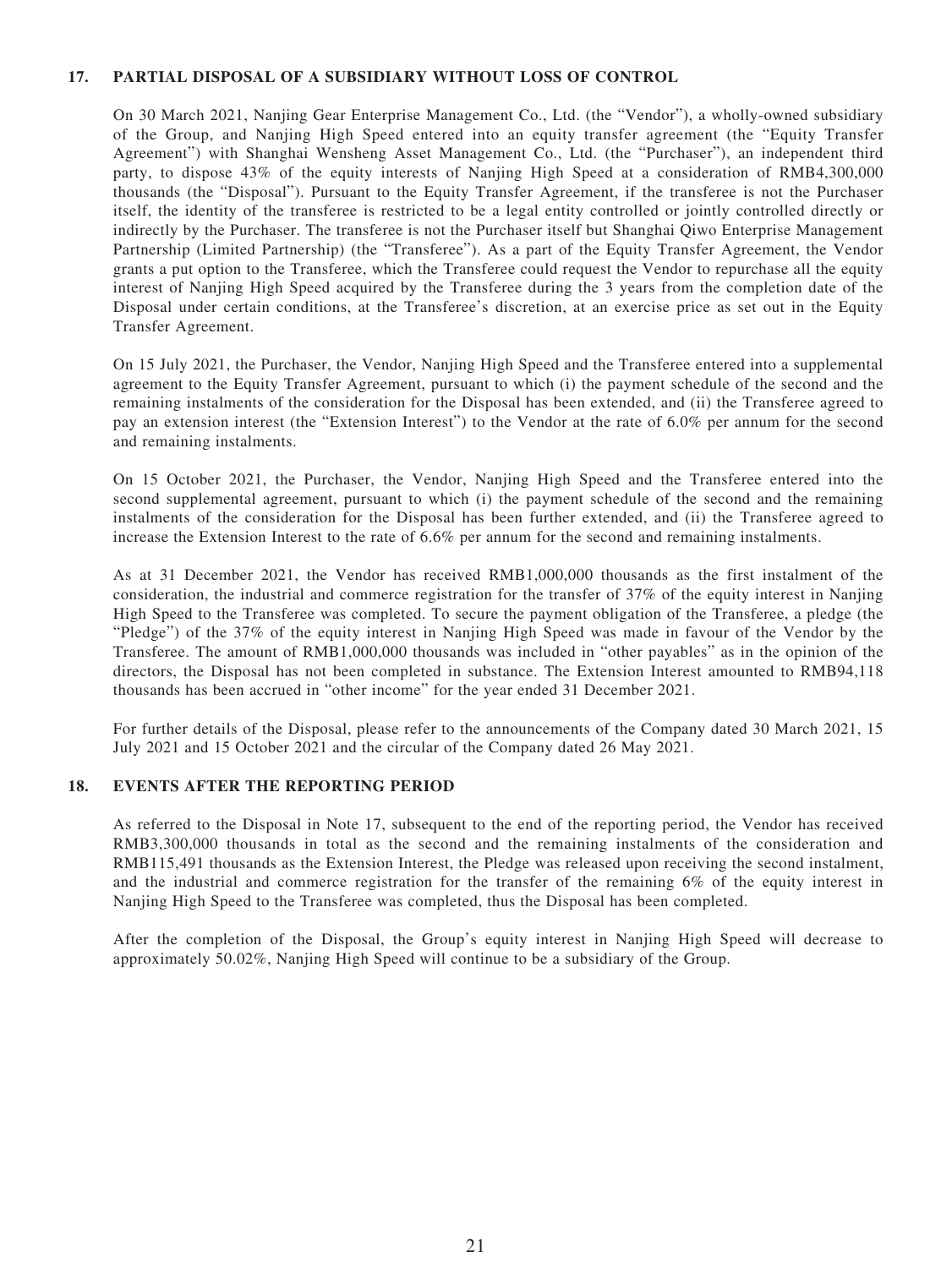## **MANAGEMENT DISCUSSION AND ANALYSIS**

### **BUSINESS REVIEW**

The Group is principally engaged in the research, design, development, manufacture and distribution of a broad range of mechanical transmission equipments that are used in wind power and a wide range of industrial applications and trade of goods. During the Year, the Group recorded sales revenue of approximately RMB20,210,526,000 (2020: RMB15,368,511,000), representing an increase of 31.5% as compared with 2020, and the gross profit margin was approximately 15.8% (2020: 20.9%). Profit attributable to owners of the Company was approximately RMB1,315,245,000 (2020: RMB840,906,000), representing an increase of 56.4% as compared with 2020, or a decrease of 5.3% as compared with 2020 if excluding the effect of sharebased payment expenses of approximately RMB547,674,000 for 2020. Basic earnings per share was RMB0.804 (2020: RMB0.514), representing an increase of 56.4% as compared with 2020.

### **Principal Business Review**

### **1. Wind gear transmission equipment**

### **Diversified, large and overseas market development**

The Group is a leading supplier of wind gear transmission equipment in China, by leveraging on its strong research, design and development capabilities, our technology have reached an internationally advanced technical level. The wind gear transmission equipment products of the Group are widely applied in onshore and offshore wind power. The 2MW-7MW wind gear transmission equipment products have been provided to domestic and overseas customers in bulk and are well recognised by customers in general. With the product platform StanGear<sup>TM</sup> and WinGear<sup>TM</sup> and our core technology platform, we are continuing to upgrade our product design and computation analysis technology, process manufacturing technology, heat treatment and control technology and the processing technology of precise tooth profiles for the reserve of solid technology foundation for the manufacturing of equipment in MW. In light of market development trend, the Group is actively developing gear boxes in MW and introducing technologies of status monitoring, big data analysis and mobile terminal technology and striving to establish an integrated product and service system of intelligent gear boxes.

Currently, the Group maintains a strong customer portfolio. Customers of its wind power business include the major wind turbine manufacturers in the PRC, as well as the renowned international wind turbine manufacturers such as GE Renewable Energy, Siemens Gamesa Renewable Energy, Suzlon and Doosan. With our quality products and good services, the Group has received a wide range of recognition and trust from customers at home and abroad. The Group has subsidiaries in the United States, Germany, Singapore, Canada and India to support the sustainable development strategy of the Group and to have closer communication and discussion with potential domestic and overseas customers with a view to providing further diversified services for global customers.

The wind gear transmission equipment is a major product that has been developed by the Group. During the Year, sales revenue of wind gear transmission equipment business increased by 3.3% to approximately RMB12,039,140,000 (2020: RMB11,651,603,000) as compared with the last year.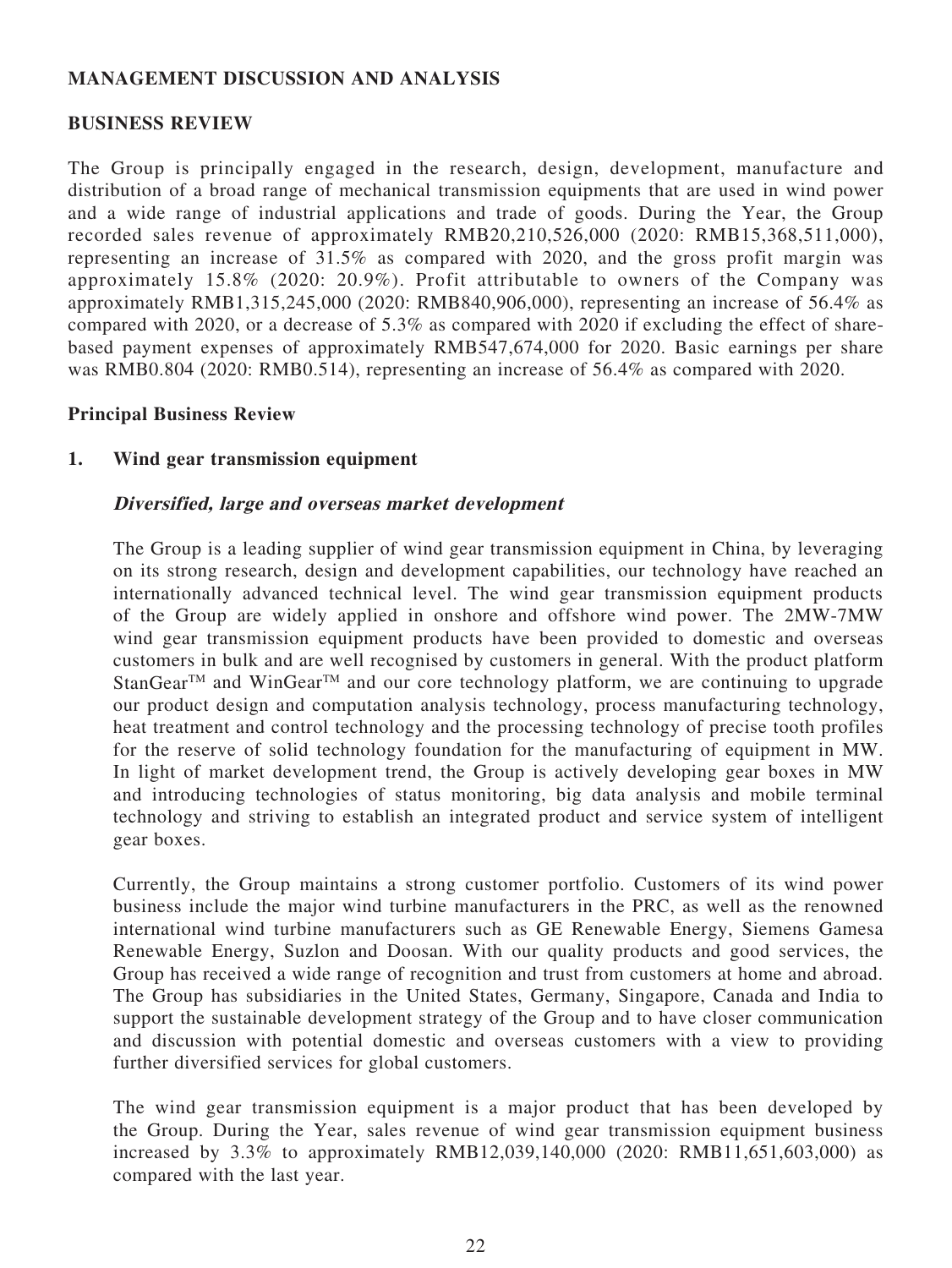## **2. Industrial gear transmission equipment**

## **Enhanced market competitiveness through changes in production modes and sales strategies**

The Group's industrial gear transmission equipment products are mainly supplied to customers in industries such as metallurgy, construction materials, rubber and plastic, petrochemical, aerospace and mining.

In recent years, the Group has continued to adhere to the strategy for green development of the industrial gear transmission equipment business. With technology as its competitive advantage, the Group has upgraded the technology of the heavy products with a focus on energy-saving and environmentally-friendly products and explored in-depth the heavy-duty transmission field. Meanwhile, the Group has developed modular, serialized and intelligent products which are internationally competitive. Through the characteristics of "complete range, clear layers and precise subdivision" as our products positions and market positions, the Group would be able to facilitate its change in sales strategies and to explore new markets and industries. In particular, the Group aims to focus on the research and development of the standard gear box and planetary gear box segment and to explore new markets of the same segment. At the same time, the Group has strengthened its efforts to provide and sell parts and components of relevant products as well as comprehensive system solutions to its customers, helping them to enhance their current production efficiency without increasing capital expenditure and satisfying the diverse and differentiated needs of customers, thereby maintaining the Group's position as a major supplier in the industrial gear transmission equipment market.

During the Year, the industrial gear transmission equipment business generated sales revenue of approximately RMB1,943,871,000 (2020: RMB1,526,091,000) for the Group, representing an increase of 27.4% over the last year.

### **3. Rail transportation gear transmission equipment**

### **Featured by environmental-friendly nature through design technology, sealing technology and effective control**

The Group's rail transportation gear transmission equipment products are widely used in the rail transportation fields such as high-speed rails, metro lines, urban train and tram. The Company has established long-term cooperative relationships with many well-known domestic and foreign companies in the industry. The Group has obtained ISO/TS 22163 Certificate for the Quality Management System of International Railway Industry for its rail transportation gear transmission equipment products, which has laid a solid foundation for further expansion in the international rail transportation market. Currently the products have been successfully applied to rail transportation transmission equipment in Beijing, Shanghai, Shenzhen, Nanjing, Hong Kong and other cities in China and have also been successfully applied to rail transportation transmission equipment in multiple countries and regions such as Singapore, Brazil, Netherlands, India, Mexico, Tunisia, Australia, Canada, France and Spain. With optimized gearbox design technology, excellent sealing technology and effective control of the production process, the Company's rail transportation gear transmission equipment is more environmentally friendly, and the products are well received by users.

During the Year, the rail transportation gear transmission equipment business generated sales revenue of approximately RMB370,420,000 (2020: RMB300,031,000) for the Group, representing an increase of 23.5% over the last year.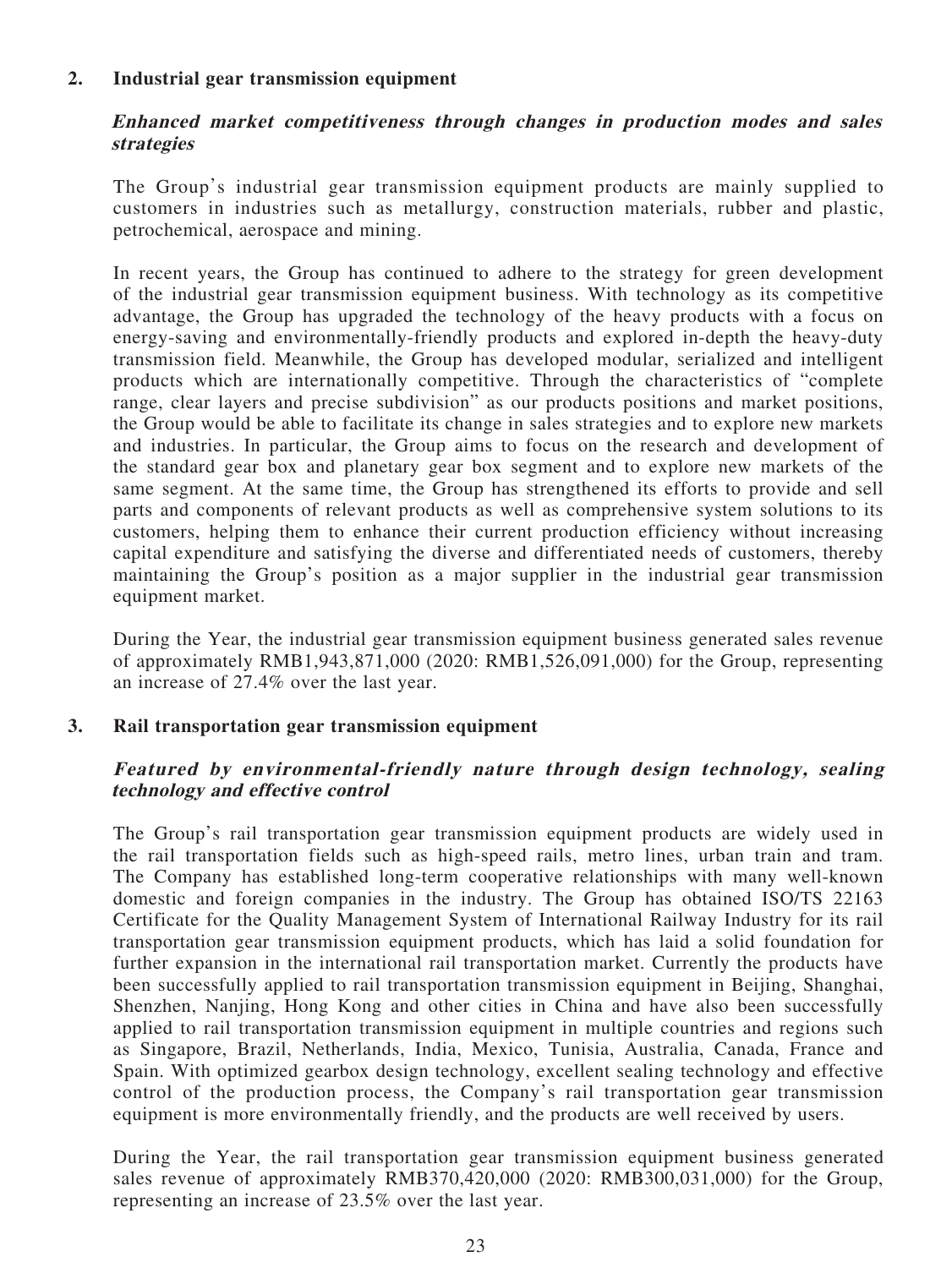## **4. Trading business**

## **Explore and expand trading business through resource integration**

The trading business of the Group mainly focuses on bulk commodity and steel industry chain. The bulk commodity trading business mainly involves the procurement and wholesale of refined oil and electrolytic copper. During the Year, the revenue generated from the bulk commodity trading business accounted for approximately 85% of the total revenue generated in the trading business. The trading business in steel industry chain mainly involves the procurement and wholesale of coal and coke (the raw material of steel), and the procurement and wholesale of steel. During the Year, the revenue generated from the trading business in steel industry chain accounted for approximately 15% of the total revenue generated in the trading business. The Group's trading business in steel industry chain takes core resources of its trade system as a key point in expanding its system. At present, the Group has completed the preliminary resource integration of the steel industry from the upstream raw material to special steel, which promotes the development of the trading business.

During the Year, the sales revenue of the trading business amounted to approximately RMB5,763,631,000 (2020: RMB1,818,532,000), representing an increase of 216.9% over the last year, which was mainly due to the commencement of the trading business in the second half of 2020.

## **LOCAL AND EXPORT SALES**

During the Year, the Group maintained its position as the leading supplier of the mechanical transmission equipment in the PRC. During the Year, the overseas sales amounted to approximately RMB2,861,360,000 (2020: RMB2,576,824,000), representing an increase of 11.0% over the last year. Overseas sales accounted for 14.2% (2020: 16.8%) of the total sales, representing a decrease of 2.6 percentage points over the last year. At present, the overseas customers of the Group are based mainly in the U.S. and other countries and regions such as Europe, India and Brazil.

## **FINANCIAL PERFORMANCE**

### **REVENUE**

Sales revenue of the Group for the Year increased by 31.5% to approximately RMB20,210,526,000.

|                                                 | <b>Revenue</b><br><b>Year ended 31 December</b> |                        |               |
|-------------------------------------------------|-------------------------------------------------|------------------------|---------------|
|                                                 | 2021<br><b>RMB'000</b>                          | 2020<br><b>RMB'000</b> | <b>Change</b> |
| Wind gear transmission equipment                | 12,039,140                                      | 11,651,603             | 3.3%          |
| Industrial gear transmission equipment          | 1,943,871                                       | 1,526,091              | 27.4%         |
| Rail transportation gear transmission equipment | 370,420                                         | 300,031                | 23.5%         |
| Trading business                                | 5,763,631                                       | 1,818,532              | 216.9%        |
| Other products                                  | 93,464                                          | 72,254                 | 29.4%         |
| <b>Total</b>                                    | 20,210,526                                      | 15,368,511             | 31.5%         |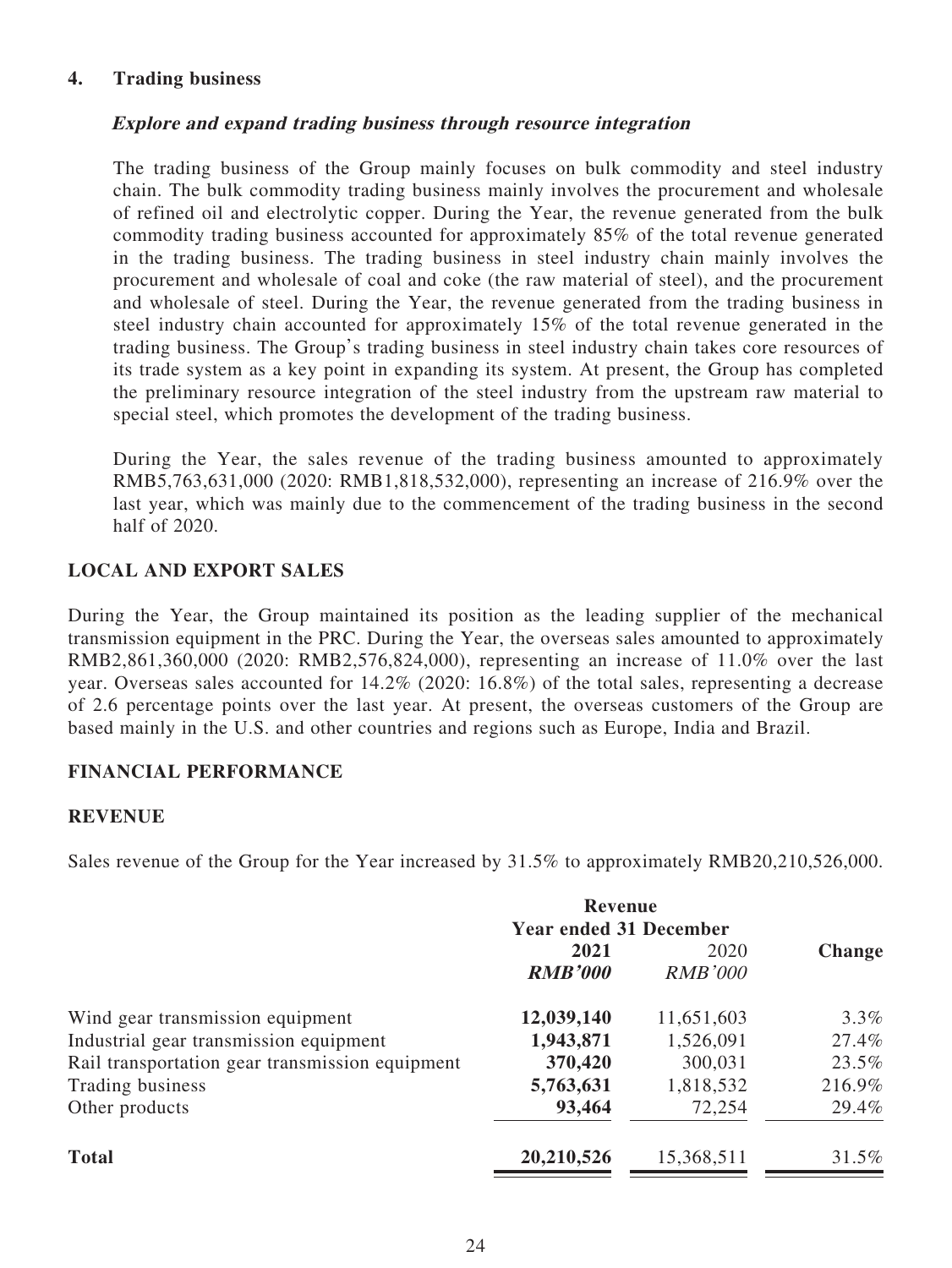During the Year, the Group's sales revenue was approximately RMB20,210,526,000, representing an increase of 31.5% as compared with the last year. This was mainly due to the increase in the trading business.

During the Year, sales revenue from wind gear transmission equipment was approximately RMB12,039,140,000 (2020: RMB11,651,603,000), representing an increase of 3.3% as compared with the last year; sales revenue from industrial gear transmission equipment was approximately RMB1,943,871,000 (2020: RMB1,526,091,000), representing an increase of 27.4% as compared with the last year; sales revenue from rail transportation gear transmission equipment was approximately RMB370,420,000 (2020: RMB300,031,000), representing an increase of 23.5% as compared with the last year; and sales revenue from trading business was approximately RMB5,763,631,000 (2020: 1,818,532,000), representing an increase of 216.9% as compared with the last year, which was mainly due to the commencement of the trading business in the second half of 2020.

## **GROSS PROFIT MARGIN AND GROSS PROFIT**

During the Year, the Group's consolidated gross profit margin was approximately 15.8% (2020: 20.9%), representing a decrease of 5.1 percentage points as compared with the last year. Consolidated gross profit for the Year amounted to approximately RMB3,188,310,000 (2020: RMB3,212,710,000), representing a decrease of 0.8% as compared with the last year. The decrease in consolidated gross profit margin during the Year was mainly due to (i) the increase in the proportion of trading business with low gross profit margin; and (ii) the decrease in the gross profit margin of wind and industrial gear transmission equipment resulting from the decreased sales price and the increased costs.

## **OTHER INCOME**

During the Year, the Group's other income was approximately RMB306,450,000 (2020: RMB332,593,000), representing a decrease of 7.9% as compared with the last year. Other income mainly comprised of dividend income, interest income, government grants and income from sales of scraps and materials. The main reason for the decrease was the decrease in government grants.

### **OTHER LOSSES – NET**

During the Year, the Group's other net losses were approximately RMB132,832,000 (2020: RMB164,618,000). Other net losses mainly included foreign exchange losses and impairment losses on property, plant and equipment.

### **SELLING AND DISTRIBUTION EXPENSES**

During the Year, the Group's selling and distribution expenses were approximately RMB430,244,000 (2020: RMB381,553,000), representing an increase of 12.8% as compared with the last year. Selling and distribution expenses mainly comprised of product packaging expenses, transportation expenses, staff costs and business expenses. Selling and distribution expenses represented 2.1% (2020: 2.5%) of sales revenue for the Year, representing a decrease of 0.4 percentage points as compared with the last year.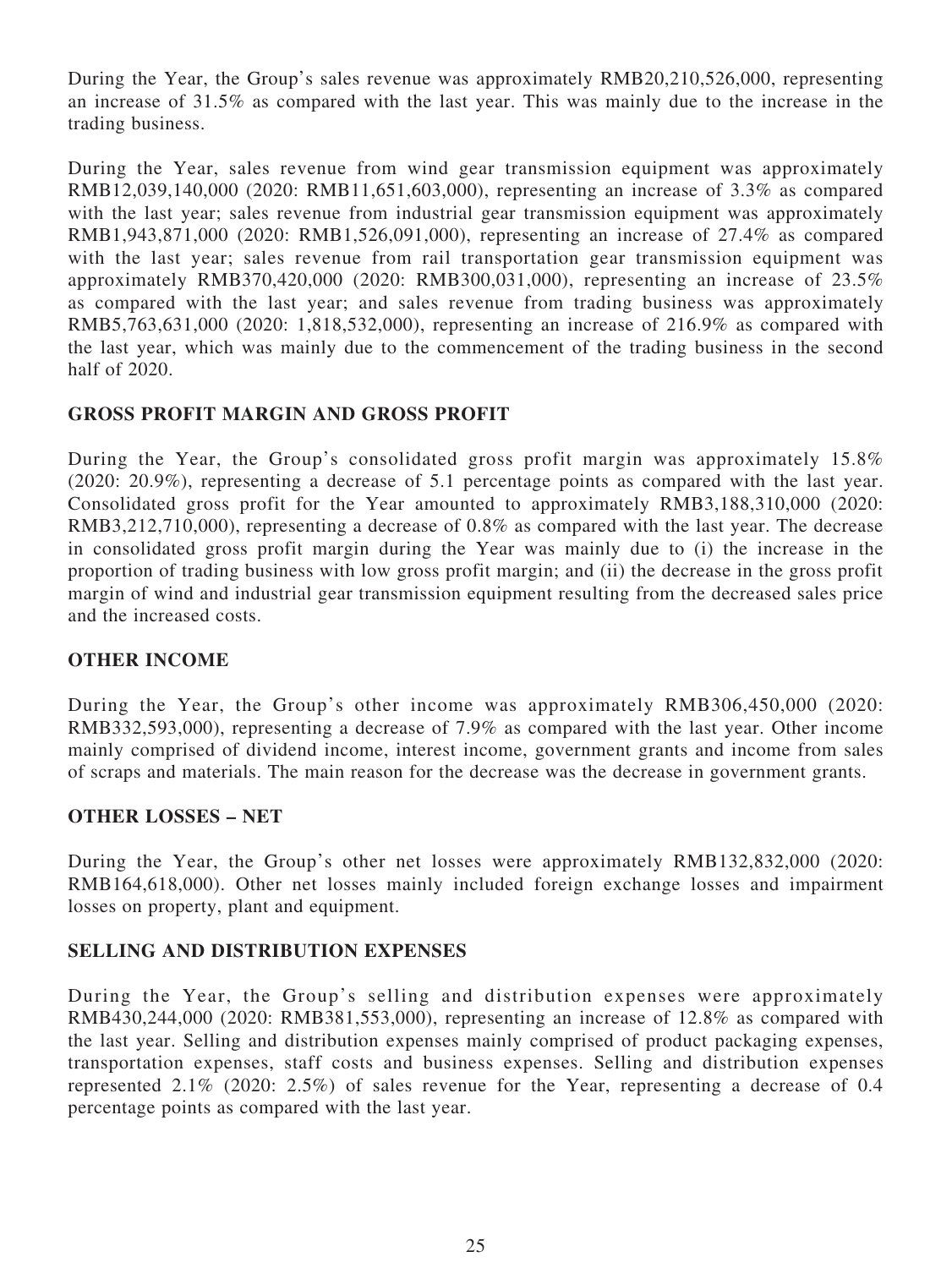## **ADMINISTRATIVE EXPENSES**

During the Year, the Group's administrative expenses were approximately RMB480,059,000 (2020: RMB510,225,000), representing a decrease of 5.9% as compared with the last year. The decrease in the administrative expenses was mainly due to the business restructuring of one of the Company's subsidiaries last year. Its staff costs and depreciation were included in administrative expenses during last year, while these expense items were included in production cost during the Year as it has resumed normal operation. The administrative expenses represented 2.4% (2020: 3.3%) of sales revenue, representing a decrease of 0.9 percentage points as compared with the last year.

# **RESEARCH AND DEVELOPMENT COSTS**

During the Year, the Group's research and development costs amounted to approximately RMB667,782,000 (2020: RMB512,737,000), representing an increase of 30.2% as compared with the last year, which was mainly due to the increased efforts in research and development of new products.

## **NET IMPAIRMENT LOSSES REVERSED/(RECOGNISED) ON FINANCIAL ASSETS**

During the Year, the reversal of impairment losses on financial assets of the Group amounted to approximately RMB42,823,000 (2020: net impairment losses recognised on financial assets of RMB39,777,000), which are comprised of impairment losses on trade receivables amounting to RMB4,216,000 and reversal of impairment losses on other receivables amounting to RMB47,039,000. The decrease in impairment losses were mainly due to the reversal of impairment on other receivables of specific customers based on evaluation of credit risk.

## **FINANCE COSTS**

During the Year, the Group's finance costs were approximately RMB233,498,000 (2020: RMB282,866,000), representing a decrease of 17.5% as compared with the last year, which was mainly due to the decrease in the average balance of borrowings during the Year as compared with that of last year, resulting from the repayment of corporate bonds during 2020, and the decrease in interest rate on borrowings as compared with that of last year.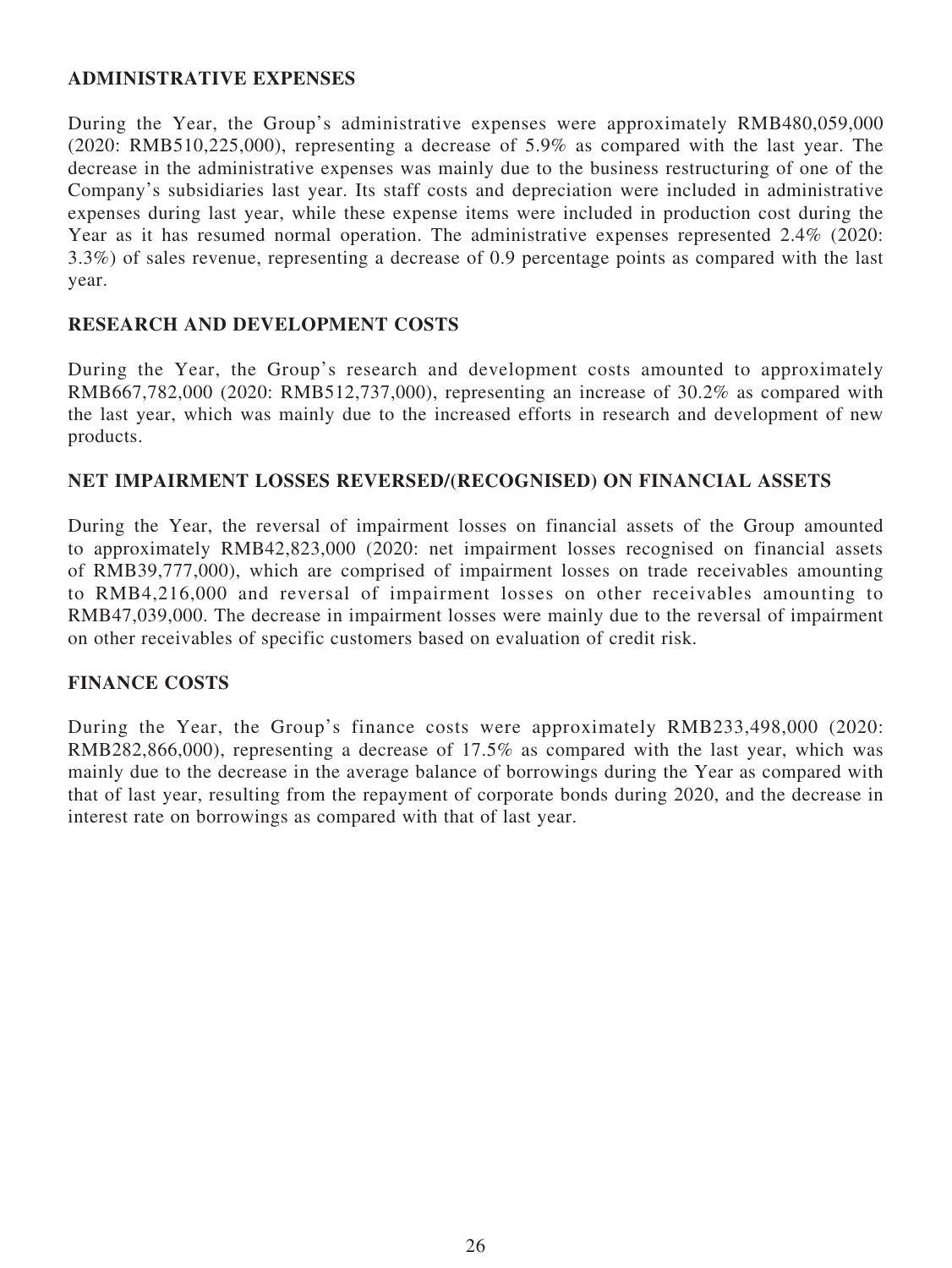# **FINANCIAL RESOURCES AND LIQUIDITY**

As at 31 December 2021, the equity attributable to owners of the Company amounted to approximately RMB13,399,195,000 (31 December 2020: RMB12,215,334,000). The Group had total assets of approximately RMB29,640,474,000 (31 December 2020: RMB25,851,099,000), representing an increase of 14.7% as compared with the beginning of the year. Total current assets were approximately RMB20,822,795,000 (31 December 2020: RMB17,338,208,000), representing an increase of 20.1% as compared with the beginning of the year. Total non-current assets were approximately RMB8,817,679,000 (31 December 2020: RMB8,512,891,000), representing an increase of 3.6% as compared with the beginning of the year.

As at 31 December 2021, total liabilities of the Group were approximately RMB15,872,439,000 (31 December 2020: RMB13,227,891,000), representing an increase of approximately RMB2,644,548,000, or 20.0%, as compared with the beginning of the year. Total current liabilities were approximately RMB14,721,603,000 (31 December 2020: RMB12,545,009,000), representing an increase of 17.4% as compared with the beginning of the year. Total non-current liabilities were approximately RMB1,150,836,000 (31 December 2020: RMB682,882,000), representing an increase of 68.5% as compared with the beginning of the year, mainly due to the increase in warranty provision as compared with last year.

As at 31 December 2021, the net current assets of the Group were approximately RMB6,101,192,000 (31 December 2020: RMB4,793,199,000), representing an increase of approximately RMB1,307,993,000 or 27.3%, as compared with the beginning of the year.

As at 31 December 2021, total cash and bank balances of the Group were approximately RMB5,407,454,000 (31 December 2020: RMB4,157,603,000), representing an increase of approximately RMB1,249,851,000 or 30.1%, as compared with the beginning of the year. Total cash and bank balances included pledged bank deposits of RMB1,897,477,000 (31 December 2020: RMB1,653,224,000) and the structured bank deposits included in the financial assets at fair value through profit or loss amounting to RMB225,811,000 (31 December 2020: RMB320,045,000).

As at 31 December 2021, the Group had total borrowings of approximately RMB3,998,099,000 (31 December 2020: RMB2,378,970,000), representing an increase of approximately RMB1,619,129,000 or 68.1%, as compared with the beginning of the year, which will mature within one year. The fixed interest rates of the Group's borrowings during the Year ranged from 3.00% to 7.61% per annum.

Taking into account the capital generated within and the banking credit available to the Group, and the net current assets of approximately RMB6,101,192,000 as at 31 December 2021, the Directors believe that the Group will have sufficient capital to meet its working capital requirements and foreseeable capital expenditure.

## **GEARING RATIO**

The Group's gearing ratio (defined as total liabilities as a percentage of total assets) increased from 51.2% as at 31 December 2020 to 53.5% as at 31 December 2021.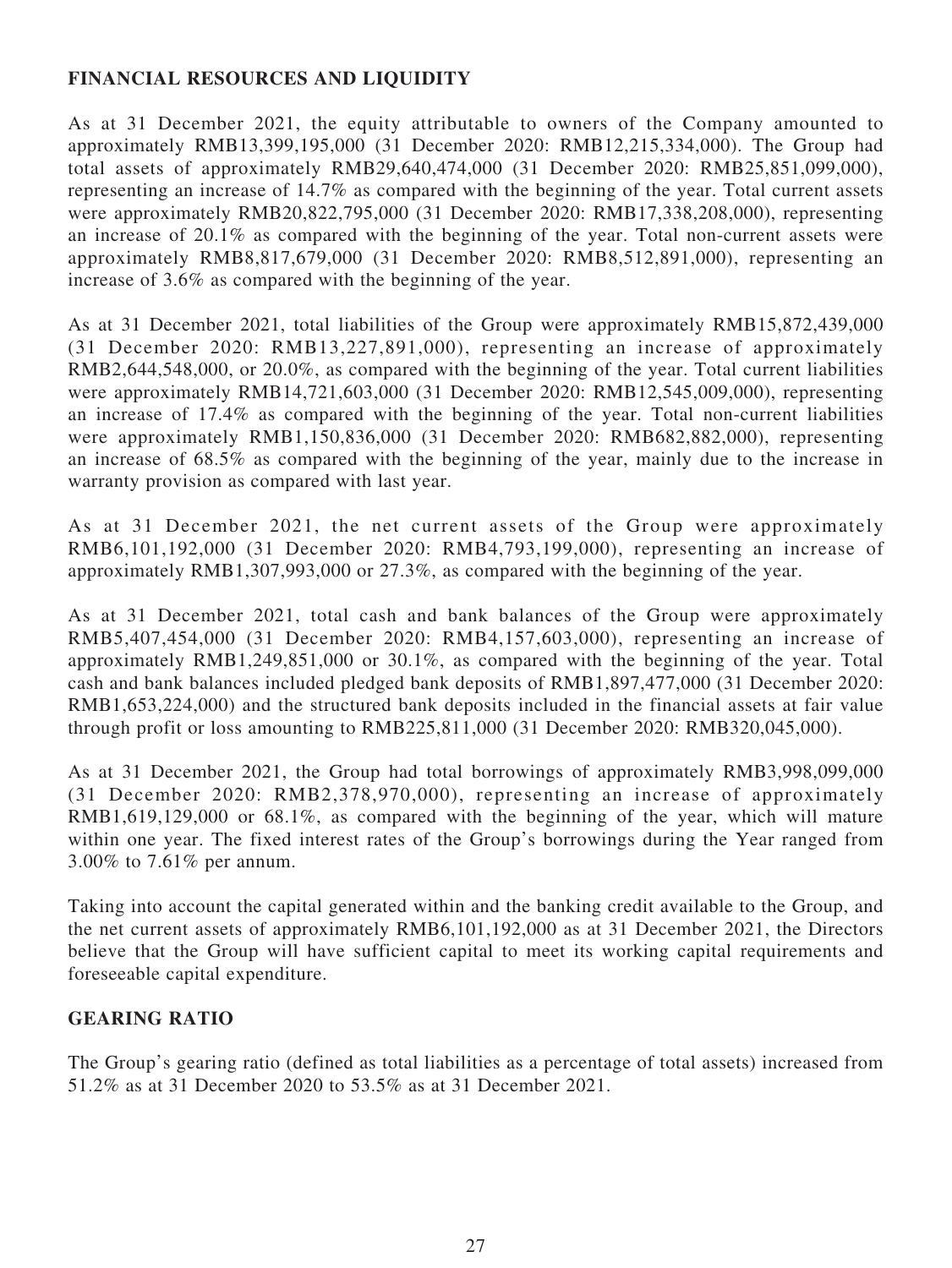## **CAPITAL STRUCTURE**

The Group's operations were financed mainly by shareholders' equity, banking and other credits available to the Group and internal resources. The Group will continue to adopt its treasury policy of placing its cash and cash equivalents as interest-bearing deposits.

The Group's cash and cash equivalents were mainly denominated in Renminbi and U.S. dollars. The Group's bank borrowings denominated in U.S. dollars as at 31 December 2021 amounted to approximately USD2,500,000.

As at 31 December 2021, the Group's borrowings with fixed interest rates accounted for approximately 100% of total borrowings.

### **PLEDGE OF ASSETS**

Save as disclosed in above note 16, the Group has made no further pledge of assets as at 31 December 2021.

### **PROSPECTS**

In 2021, the global efforts in COVID-19 pandemic prevention and control were faced with challenges as new cases continued to arise. Against the backdrop of the prolonged pandemic around the world, China has scientifically coordinated pandemic prevention and control, and economic and social development. As a result, China's national economy has achieved sustained and stable recovery, new achievements have been made in high-quality development, and the "14th Five Year Plan" has made a good start. In 2021, China's GDP was RMB114,367 billion, representing a year-on-year increase of 8.1% and an average growth of 5.1% for the latest two years. In particular, the primary industry, the secondary industry and the tertiary industry increased by 7.1%, 8.2% and 8.2%, respectively, driving the economic growth by 0.5 percentage points, 3.1 percentage points and 4.5 percentages points, respectively. The Chinese economy had been recovering steadily throughout the year.

Looking back on 2021, the wind power market in the PRC maintained a relatively high growth, marking a good start of the "14th Five-Year Plan". According to the latest data released by National Energy Administration, in 2021, the new grid-connected installed wind power capacity nationwide was approximately 47.57 million kilowatts, the second highest level since the "13th Five-year Plan", of which, onshore wind power increased by 30.67 million kilowatts and offshore wind power increased by 16.90 million kilowatts. The installed wind power generation capacity nationwide was approximately 328 million kilowatts, representing a year-on-year increase of 16.6%; the total installed capacity of onshore wind power was 302 million kilowatts and the total installed capacity of offshore wind power was 26.39 million kilowatts. From the perspective of development, offshore wind power was the emerging segment in 2021. The newly installed capacity for the year was 1.8 times that of the total built-up capacity, and the total installed capacity ranked first in the world.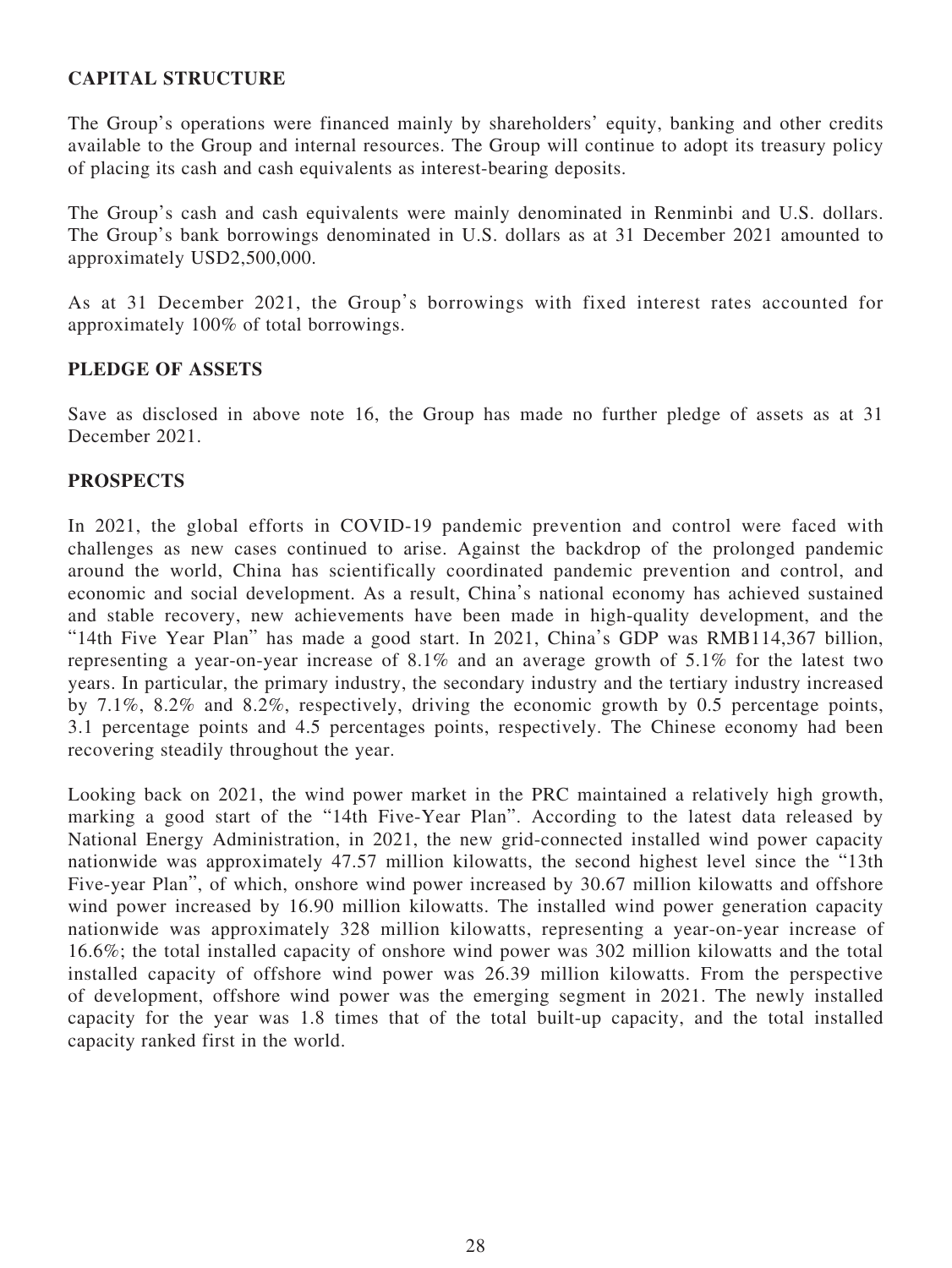The Group is a leading supplier of wind power transmission equipment, and is making continued efforts in expanding into diversified, large and overseas market. Leveraging on its strong research, design and development capabilities, our technology have reached an internationally advanced technical level. The wind gear transmission equipment products of the Group are widely applied in onshore and offshore wind power which have been provided to domestic and overseas customers in bulk and are well recognised by customers in general. In 2022, several models of 8MW-15MW large-megawatt wind power gear transmission equipment have entered the stage of small batch production and prototype trial production. Meanwhile, the Group has also reserved the production and research and development capabilities of the 16MW and larger megawatt wind power gear transmission equipment. With the product platform  $StanGear^{TM}$  and WinGear<sup>TM</sup> and our core technology platform, we are continuing to upgrade our product design and computation analysis technology, process manufacturing technology, heat treatment and control technology and the processing technology of precise tooth profiles for the reserve of solid technology foundation for the manufacturing of equipment in MW and ultra-MW. In light of market development trend, the Company is actively developing gear boxes at large-megawatt scale and introducing technologies of status monitoring, big data analysis and mobile terminal technology and striving to establish an integrated product and service system of intelligent gear boxes.

During the Year, the Group maintained a strong customer portfolio. Customers of its wind power business include the major wind turbine manufacturers in the PRC, and the renowned international wind turbine manufacturers such as GE Renewable Energy, Siemens Gamesa Renewable Energy, Suzlon and Doosan. With our quality products and good services, the Group has received a wide range of recognition and trust from domestic and overseas customers. The Group has subsidiaries in the United States, Germany, Singapore, Canada and India to support the sustainable development strategy of the Group and to have closer communication and discussion with potential customers while seizing emerging market opportunities to increase production capacity with a view to providing further diversified services for global customers.

The Group's business in industrial gear transmission equipment segment continues to adhere to its development strategy. By adhering to the concept of energy conservation and environmental protection, the Group consolidated its industrial heavy equipment market advantages, strengthened research and development and innovation, and exported standard, modular and intelligent products with international competitiveness. Besides, the Group has also been actively developing and expanding the application of industrial gear transmission equipment such as standard gear boxes and industrial planetary gear boxes in new markets and new industries, building an intelligent product application system, and giving products greater added value and longer life cycles. During the Year, the Group's "Jiangsu Industrial Gear Engineering Research Center" passed inspection for acceptance, and the "Jiangsu Industrial High-speed Precision Gear Transmission Engineering Research Center" was approved for construction, providing continuous support for the Group to enhance its technological innovation capabilities as well as market competitiveness. Meanwhile, the Group strengthened its efforts to provide and sell parts and components of relevant products as well as system solutions to its customers, helping them to enhance their current production efficiency without increasing capital expenditure, and satisfying their diversified and differentiated needs, thereby maintaining the Group's position as a major supplier in the industrial gear transmission equipment product market.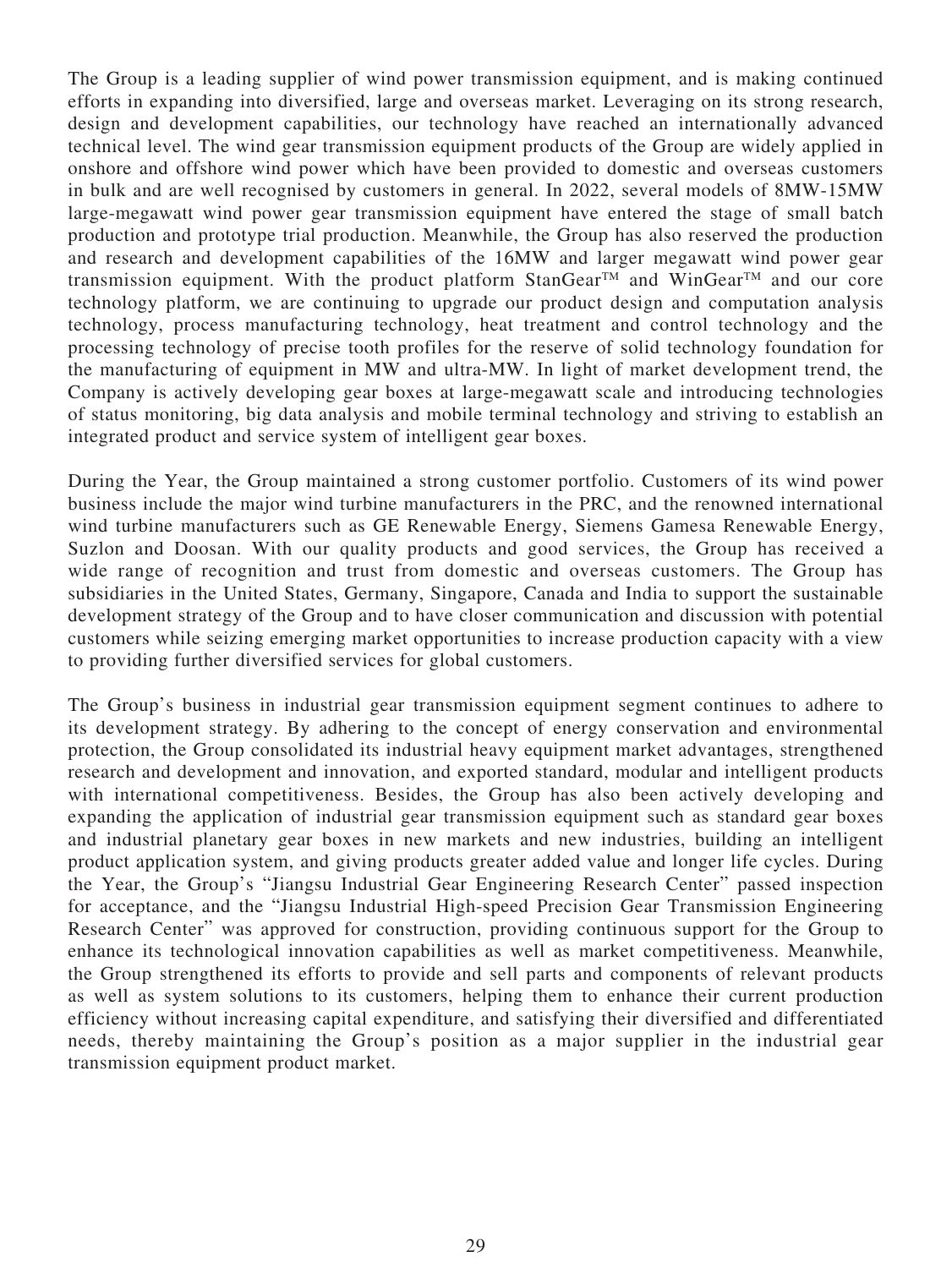The Group's rail transportation gear transmission equipment is widely used in the rail transportation fields such as high-speed rails, metro lines, urban train and tram. The Company has established long-term cooperative relationships with many well-known domestic and foreign companies in the industry. The Group has obtained ISO/TS 22163 Certificate for the Quality Management System of International Railway Industry for its rail transportation gear box products, which has laid a solid foundation for further expansion in the international rail transportation market. Currently the products have been successfully applied to rail transportation transmission equipment in Beijing, Shanghai, Shenzhen, Nanjing, Hong Kong and other cities in the PRC and have also been successfully applied to rail transportation transmission equipment in multiple countries and regions such as Singapore, Brazil, Netherlands, India, Mexico, Tunisia, Australia, Canada and France. With optimized gear box design technology, excellent sealing technology and effective control of the production process, the Group's rail transportation gear transmission equipment are more environmentally friendly, and the products are well received by users.

Looking forward to the year of 2022, under the guidance of "dual carbon" goals, the Chinese government is making full efforts to support the development of clean energy from various aspects such as finance, technology, policy and industry regulations. At the beginning of 2022, the State Council released the "Comprehensive Working Plan for Energy Conservation and Emission Reduction During the '14 Five-Year Plan' Period" (《"十四五"節能減排綜合工作方 案》), which requires further improvement of energy conservation and emission reduction policies and mechanisms to promote substantial increase in energy utilization efficiency and continuous reduction in the total emission of major pollutants, with a view to achieving synergy effect of energy conservation, carbon reduction as well as pollution reduction, continuous improvement of ecological environment, and promoting energy conservation and emission reduction projects in agriculture and rural areas. In February 2022, the National Development and Reform Commission and the National Energy Administration jointly released the "Opinions on Improving the System, Mechanism and Policy Measures for Green and Low-Carbon Transformation of Energy" (《關 於完善能源綠色低碳轉型體制機制和政策措施的意見》), which promotes the construction of the energy supply system featured by clean and low-carbon energy. Focusing on deserts and Gobi, the Chinese government intends to speed up the construction of large-scale wind power and photovoltaic power generation bases, to upgrade existing coal-fired power units within relevant regions, exploring the establishment of a mechanism for coordinating transmission and reception for new energy power transmission, and supporting the development, grid connection and utilization of new energy to the greatest extent. Driven by various policies, as one of the renewable energy sources, the wind power will enter a period of stable growth, and achieve largerscale development with higher proportion in the future. The further increase of utilization of wind power, coupled with the stable investment and growth of the industry, will propel the optimization of the wind power layout and effectively promote the development of the Group's wind power gear transmission equipment business.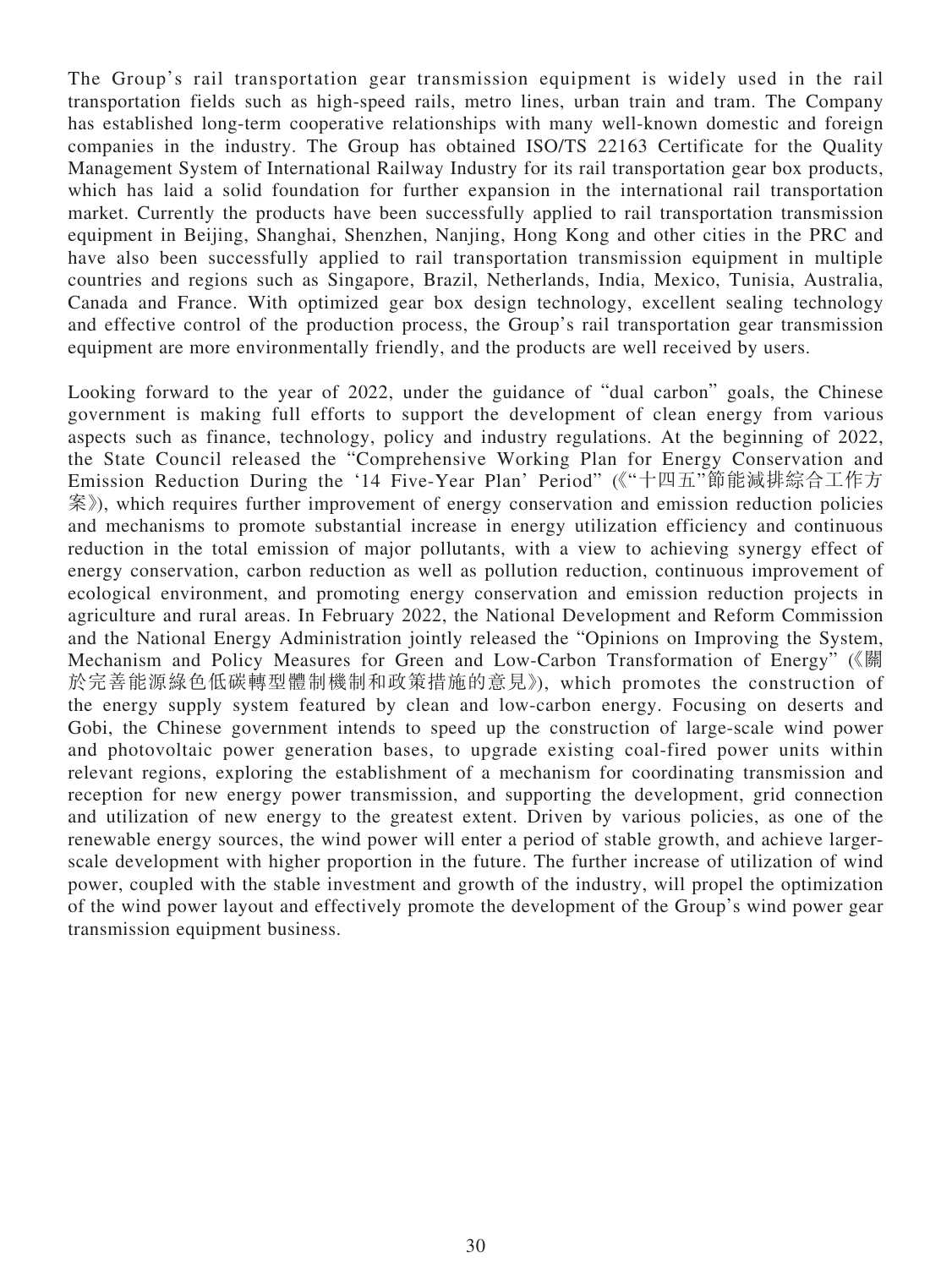In 2022, the Group will adhere to the four core competitive strengths of "innovative thinking, zero defects, professional services, and customer orientation", continuing to develop its gear transmission equipment business. Leveraging on its advantages in technology, management, market and brand, the Group will further improve product quality, increase investment in innovation, and continue to provide customers with better product and more comprehensive services. Meanwhile, the Group will continue to keep abreast of market trends of its products, proactively adapt to the new normal of economic development and improve product quality and economies of scale while further increasing our share in the market, thus setting a new record in the Group's profitability in its core business while creating greater value for its shareholders and investors. Under the background of accelerating the energy transformation in China and the proposal of "dual carbon" target, the Group, as a leading supplier in the field of wind power transmission equipment, responses positively by upholding the concept of promoting the green development of its own business and industrial chain through innovation, leads the development trend of technology in the industry, and reduces the levelised cost of electricity of wind power in order to support the "30• 60" dual carbon goals.

## **OTHER SUPPLEMENTARY INFORMATION**

### **FINAL DIVIDEND**

The Board does not recommend the payment of a final dividend for the year ended 31 December 2021 (2020: Nil).

### **FOREIGN EXCHANGE RISK**

The Group's operations are mainly conducted in the PRC. With the exception of export sales and imported equipment which are transacted mainly in U.S. dollars and Euro, the Group's domestic revenue and expenses are denominated in Renminbi. Therefore, the Board is of the view that the Group's operating cash flow and liquidity during the Year were likely to face certain exchange rate risks. The Group does not use any foreign currency derivatives to hedge against the exposure in foreign exchange.

The net loss of foreign exchange recorded by the Group during the Year was approximately RMB67,907,000 (2020: RMB131,087,000), mainly including loss from our export business denominated in U.S. dollars due to the fluctuation of Renminbi against U.S. dollars during the Year.

The Group have formulated foreign exchange risk management measures and strategies and will actively manage the net amount of foreign currency assets and liabilities to reduce its exposures to exchange rate risks in 2022.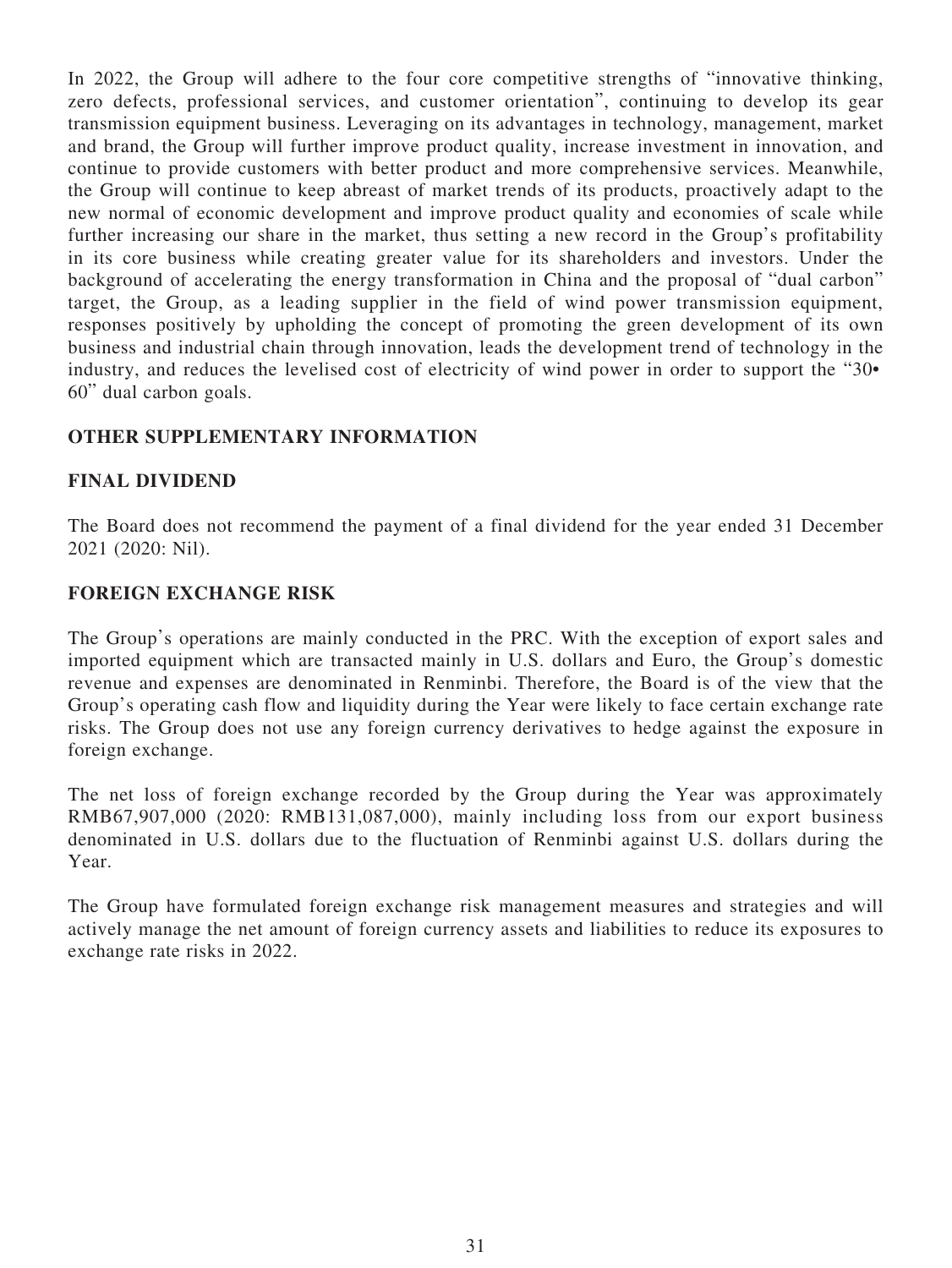### **INTEREST RATE RISK**

During the Year, the loans of the Group are mainly bank loans. Therefore, the benchmark lending rate announced by the People's Bank of China will have a direct impact on the Group's cost of debt and future changes in interest rates will also have certain impact on the Group's cost of debt. The Group will strive to reduce the finance costs by actively monitoring the changes in credit policies, taking pre-emptive actions, strengthening capital management and expanding financing channels.

### **EMPLOYEES AND REMUNERATION**

As at 31 December 2021, the Group employed approximately 6,163 employees (31 December 2020: 6,025). Staff cost of the Group for the Year approximated to RMB1,516,828,000 (2020: RMB1,930,652,000, including share-based payment expenses of RMB547,674,000). The cost included basic salaries, share-based payment expenses, discretionary bonus and staff benefits such as medical and insurance plans, pension scheme, unemployment insurance plan, etc.

### **SIGNIFICANT INVESTMENT HELD DURING THE YEAR**

Set out below is the significant investment held by the Group which was classified as financial assets at fair value through other comprehensive income as at 31 December 2021:

| Percentage<br>of capital<br>contribution<br>paid up by<br>the Group | Cost of<br>investment<br>(RMB' 000) | Fair value<br>as at<br>31 December<br>2021<br>(RMB'000) | Percentage<br>of total<br>assets of<br>the Group | Accumulated<br>change in<br>unrealized<br>losses in<br>fair value<br>(RMB'000) | <b>Dividends</b><br>received<br>during<br>the Year<br>(RMB'000) |
|---------------------------------------------------------------------|-------------------------------------|---------------------------------------------------------|--------------------------------------------------|--------------------------------------------------------------------------------|-----------------------------------------------------------------|
|                                                                     |                                     |                                                         |                                                  |                                                                                | 23,604                                                          |
|                                                                     | 6.47%                               | 2,000,000                                               | 1,942,431                                        | 6.55%                                                                          | 57,569                                                          |

Note: Zhejiang Zheshang Chanrong Investment Partnership (Limited Partnership)\* (浙江浙商產融投資合夥企業(有限 合夥)), formerly known as "Zhejiang Zheshang Chanrong Share Investment Fund LLP\*" (浙江浙商產融股權投 資基金合夥企業(有限合夥)), a limited partnership established and registered under the PRC laws in accordance with a limited partnership agreement, is primarily engaged in, among other things, private equity investment, investment management and investment consultation. As at 31 December 2021, the total paid up capital contribution was RMB30,929,080 thousands, of which RMB2,000,000 thousands was contributed by Group.

The Directors believe that the future performance of the significant investment held by the Group will be affected by the overall economic environment, market condition and the business performance of the investee company. In this regard, the Group will continue to maintain a diversified investment portfolio and closely monitor the performance of the investment and the market trends to adjust its investment strategies in due course.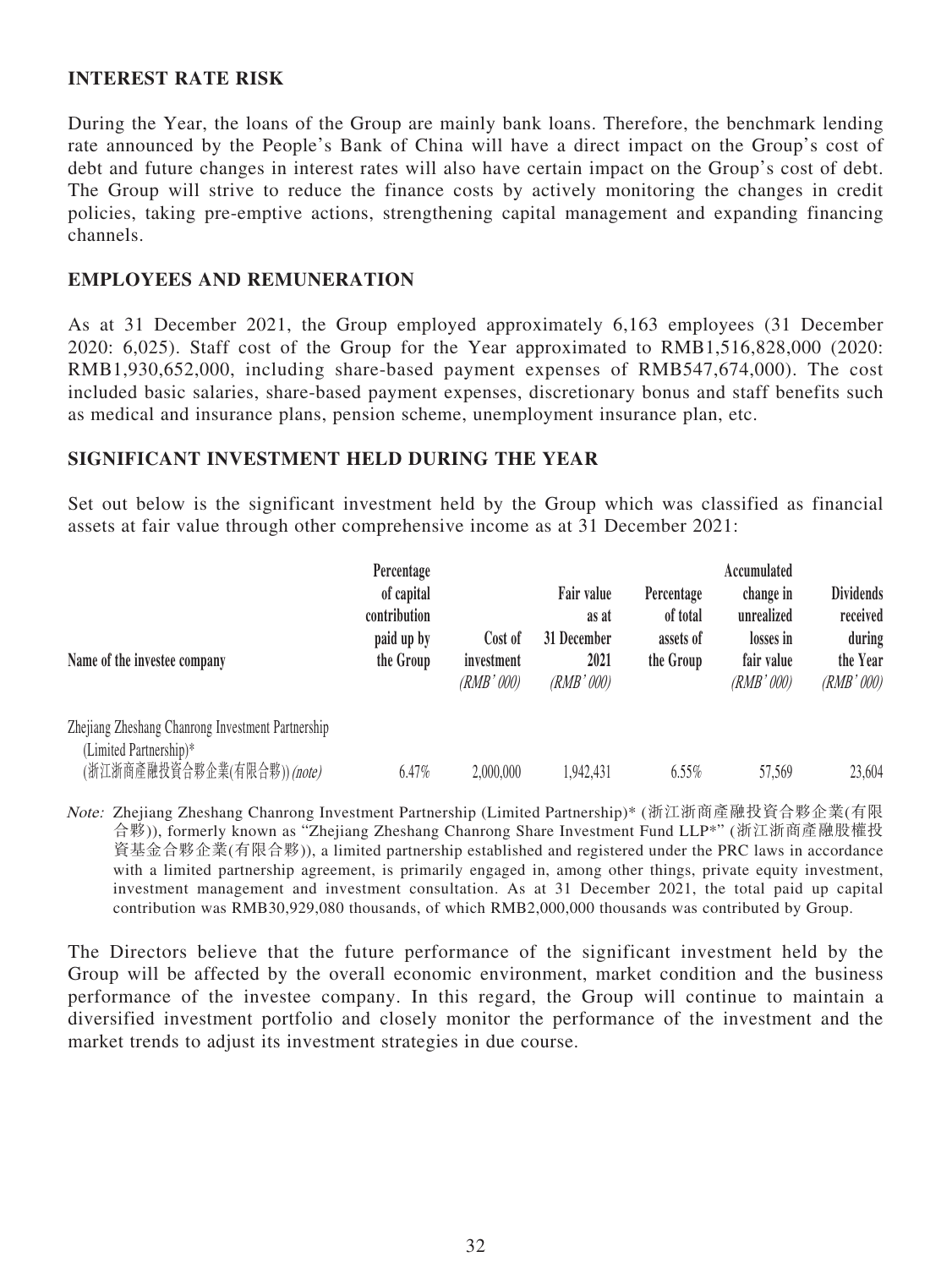### **SIGNIFICANT ACQUISITION AND DISPOSAL DURING THE YEAR**

On 30 March 2021, Nanjing Gear Enterprise Management Co., Ltd.\* (南京高齒企業管理有限 公司) (the "**Vendor**"), an indirect wholly-owned subsidiary of the Company, and Nanjing High Speed Gear Manufacturing Co., Ltd.\* (南京高速齒輪製造有限公司) ("**Nanjing High Speed**"), a direct non-wholly owned subsidiary of the Vendor and an indirect non-wholly owned subsidiary of the Company, entered into an equity transfer agreement (the "**Equity Transfer Agreement**") with Shanghai Wensheng Asset Management Co., Ltd. (上海文盛資產管理股份有限公司) (the "**Purchaser**"), pursuant to which the Vendor agreed to sell and the Purchaser agreed to purchase an aggregate of 43% of the equity interest of Nanjing High Speed at the consideration of RMB4.3 billion (the "**Disposal**"). Pursuant to the Equity Transfer Agreement, if the transferee is not the Purchaser itself, the identity of the transferee is restricted to be a legal entity controlled or jointly controlled directly or indirectly by the Purchaser. The transferee is not the Purchaser itself but Shanghai Qiwo Enterprise Management Partnership (Limited Partnership)\* (上海其沃企業管理 合夥企業(有限合夥)) (the "**Transferee**"). Also, pursuant to the Equity Transfer Agreement, the Vendor granted a put option to the Transferee, which the Transferee could request the Vendor to repurchase all the equity interest of Nanjing High Speed acquired by the Transferee under certain conditions, at the Transferee's discretion, at an exercise price as set out in the Equity Transfer Agreement.

On 15 July 2021, the Purchaser, the Vendor, Nanjing High Speed and the Transferee entered into a supplemental agreement to the Equity Transfer Agreement (the "**Supplemental Agreement**"). Pursuant to the Supplemental Agreement, the payment schedule of the second and the remaining instalments of the consideration for the Disposal has been extended. On 15 October 2021, the Purchaser, the Vendor, Nanjing High Speed and the Transferee entered into the second supplemental agreement (the "**Second Supplemental Agreement**"). Pursuant to the Second Supplemental Agreement, the payment schedule of the second and the remaining instalments of the consideration for the Disposal has been further extended.

As at the date of this announcement, all conditions precedent of the Equity Transfer Agreement have been fulfilled and the completion of the disposal of 43% equity interest in Nanjing High Speed (the "**Completion**") took place on 4 March 2022 in accordance with the terms and conditions of the Equity Transfer Agreement, the Supplemental Agreement and the Second Supplemental Agreement. Following the Completion, the equity interest of the Vendor in Nanjing High Speed will decrease from approximately 93.02% to approximately 50.02%. Nanjing High Speed will continue to be an indirect non-wholly owned subsidiary of Fullshare Holdings Limited ("**Fullshare**", stock code: 607) and the Company and its financial results will continue to be consolidated with the results of Fullshare and the Company.

For further details of the Disposal, please refer to the joint announcements of Fullshare and the Company dated 30 March 2021, 15 July 2021, 15 October 2021 and 4 March 2022 and the circular of the Company dated 26 May 2021.

Save as the Disposal disclosed above, during the Year, the Group did not conduct significant acquisition or disposal of any other subsidiaries and associates.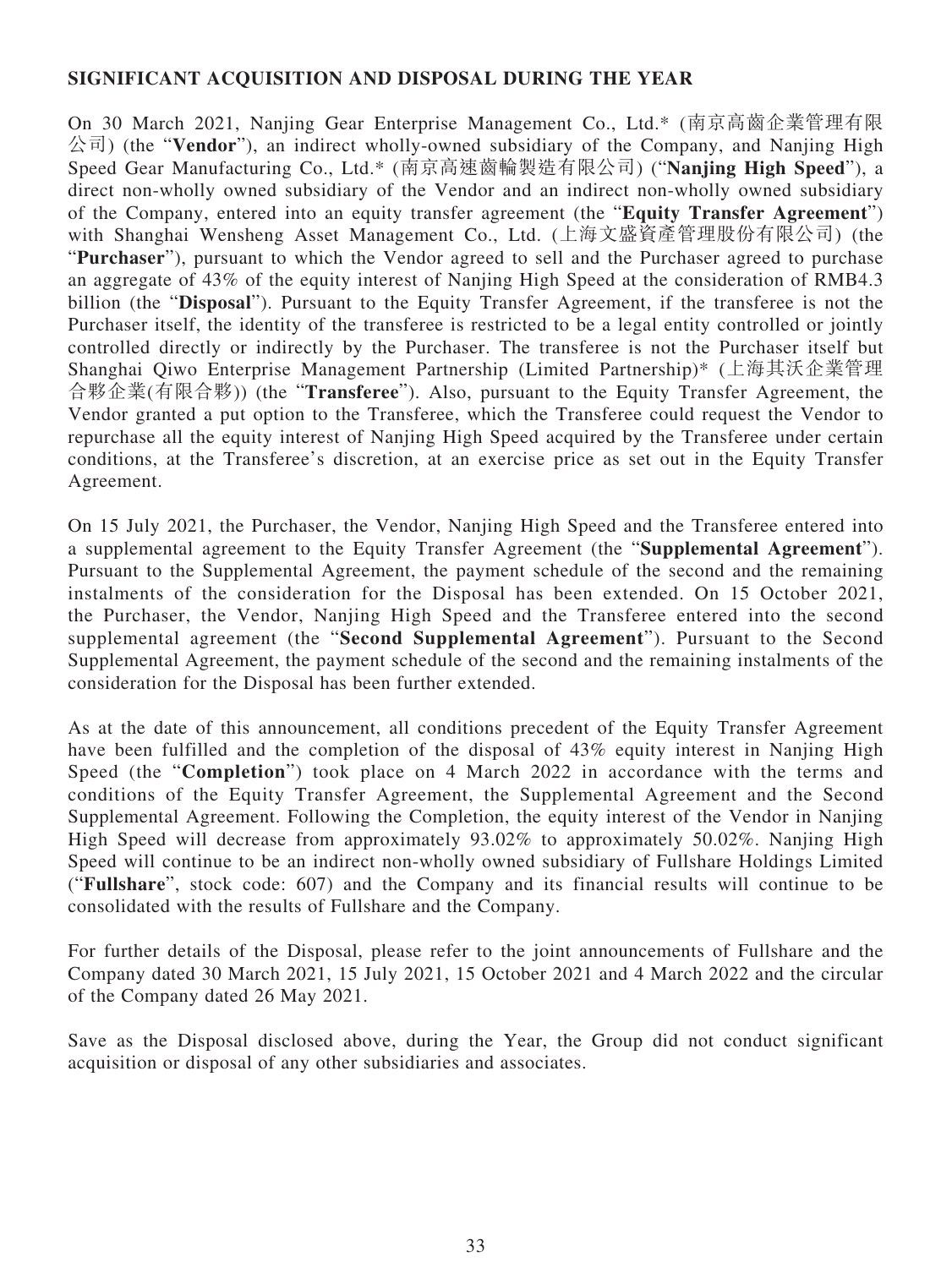## **DISPOSAL OF LISTED SECURITIES**

Nanjing High Accurate Drive Equipment Manufacturing Group Co., Ltd.\* (南京高精傳動設備 製造集團有限公司), an indirect wholly-owned subsidiary of the Company, and Nanjing High Speed disposed an aggregate of 26,099,071 shares of Riyue Heavy Industry Co., Ltd., a company established in the PRC with limited liability, the shares of which are listed on the Shanghai Stock Exchange (stock code: 603218.SH) through open market and block trade in a series of transactions conducted during the period between 3 August 2020 and 20 July 2021 at a consideration of approximately RMB599,865,000 (after deducting transaction costs) (the "**Disposal of Listed Securities**"). The Disposal of Listed Securities constituted a disclosable transaction of the Company under Chapter 14 of the Listing Rules. For further details in relation to the Disposal of Listed Securities, please refer to the announcement of the Company dated 20 July 2021.

## **IMPORTANT EVENTS AFTER THE END OF THE REPORTING YEAR**

Save as disclosed in above note 18, there are no other important events occurred subsequent to 31 December 2021.

## **SCOPE OF WORK OF BAKER TILLY**

The figures in respect of the Group's consolidated statement of financial position, consolidated income statement and consolidated statement of comprehensive income and the related notes thereto for the year ended 31 December 2021 as set out in this announcement have been agreed with the Company's auditor, Baker Tilly Hong Kong Limited ("**Baker Tilly**"), which is consistent with the figures set out in the Group's consolidated financial statements for the year ended 31 December 2021. The work performed by Baker Tilly in this respect did not constitute an assurance engagement in accordance with Hong Kong Standards on Auditing, Hong Kong Standards on Review Engagements or Hong Kong Standards on Assurance Engagements issued by the Hong Kong Institute of Certified Public Accountants and consequently no assurance has been expressed by Baker Tilly on this announcement.